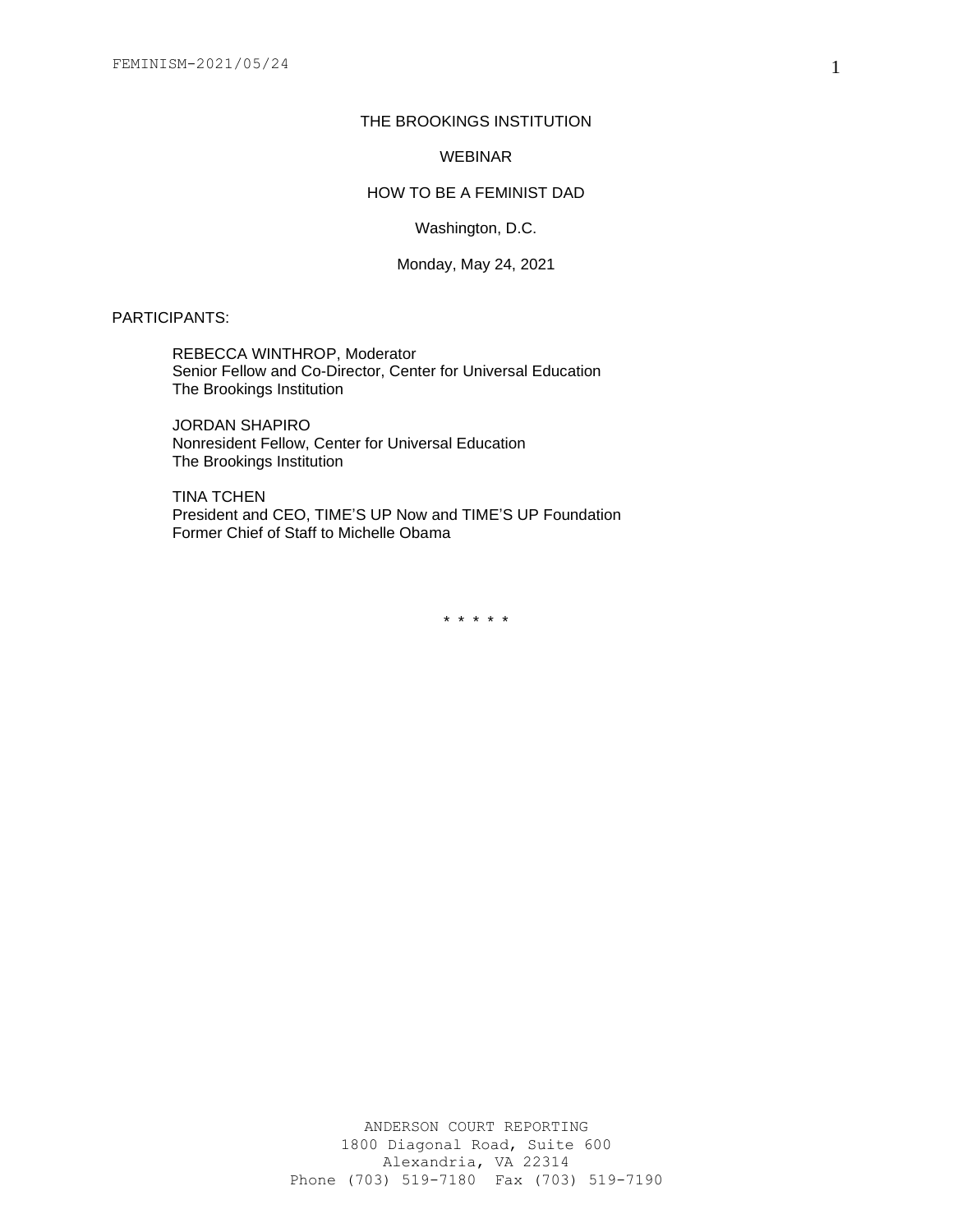# P R O C E E D I N G S

MS. WINTHROP: Good morning, good afternoon, good evening, everybody, depending on where you are joining us from. I am Rebecca Winthrop. I am the co-director with my colleague, Emiliana Vegas, of the Center for Universal Education at the Brookings Institution. It is a real pleasure to be with you today and host a conversation around gender equality.

This event is called "How to be a Feminist Dad" and there is never a more important moment to talk about gender equality and particularly the role of men in the movement of gender equality, in the U.S. in particular, than now. 4.5 million women have left the workforce because of the pandemic, and we know that women do, on average, two hours of work, housework, more, and care work, more than men, at home, even when they are either equally breadwinners or the sole breadwinner, and it's just - and the pandemic has been incredibly hard, as we also know, on single parents and single moms, in particular. There is a great quote from a sociologist, Jessica Calarco, saying, "Other countries have social safety nets, but the U.S. has women."

And I am really pleased to be hosting this conversation with two incredible people who've long been committed to gender equality. This is a featuring, a book launch, for Jordan Shapiro, who is a close colleague of mine, here at the Brookings Institution. He is a nonresident fellow, and he is also a senior fellow at The Joan Ganz Cooney Center, at The Sesame Workshop. He teaches at Temple University, at the Intellectual Heritage Program. And those of you who have followed his work over time, as I have done very closely, know that he's a guru on technology, and gaming, and new forms of raising children in a digital world, and has a lot of advice for parents on that front, and he has branched out in his new book, "Father Figure: How to be a Feminist Dad," that he will be talking about today, in conversation with our other featured speaker. And that book really takes on gender equality, and particularly thinking about the family, and masculinity, and the role of men, in that movement. And we're very pleased to have you, Jordan.

And Jordan will be in conversation with Tina Tchen, who we're very, very excited to welcome back to Brookings, who's spoken here in the past around gender equality issues. Tina is the president and chief executive officer of TIME'S UP and The TIME'S UP Foundation. I first knew her and began to work with her when she was in the Obama administration. She was -- she wore many hats and

> ANDERSON COURT REPORTING 1800 Diagonal Road, Suite 600 Alexandria, VA 22314 Phone (703) 519-7180 Fax (703) 519-7190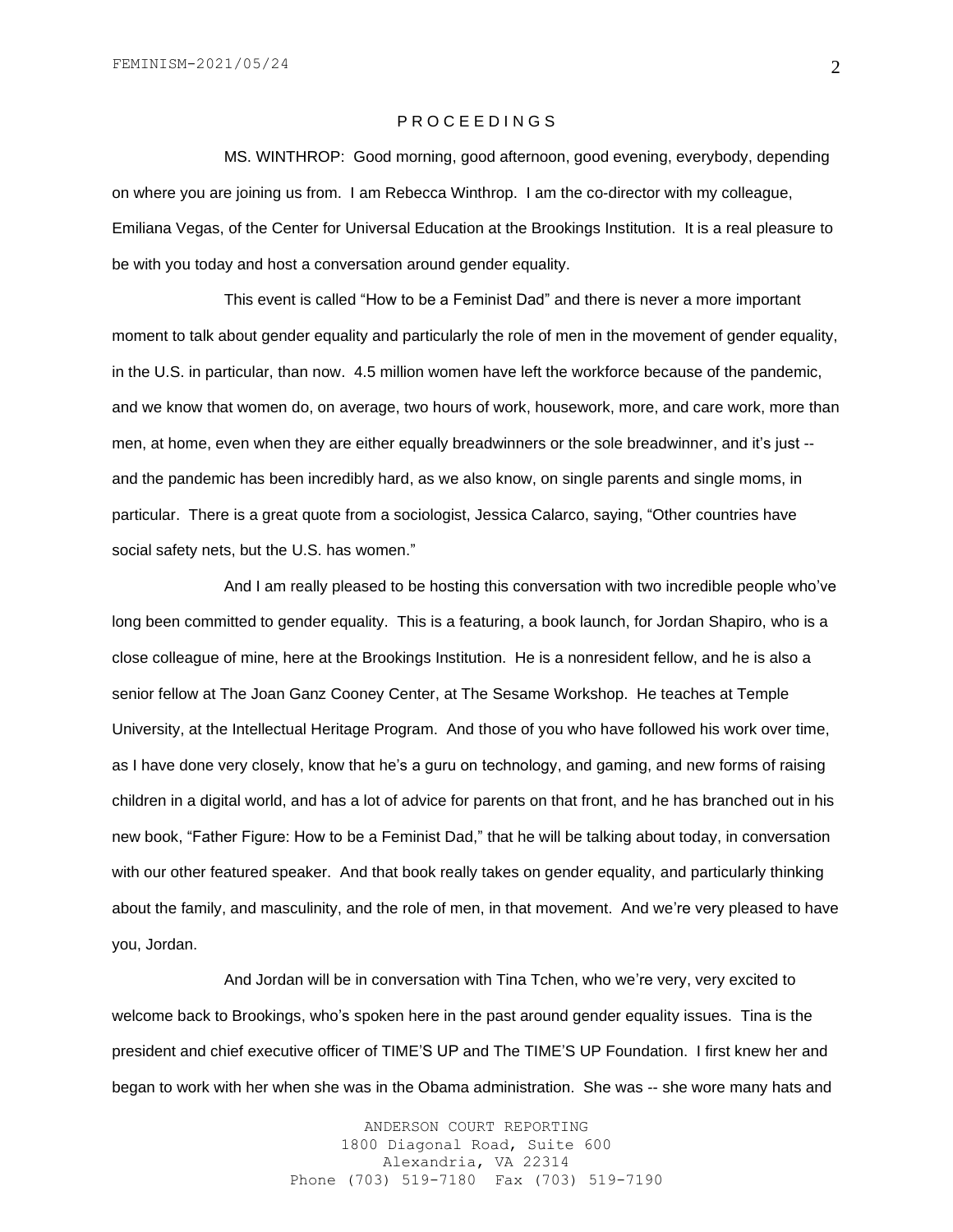was very influential. She was the executive director of the White House Council on Women and Girls, chief of staff to the First Lady Michelle Obama, and, of course, last, but not at all least, assistant to President Obama.

And we -- I knew Tina because she was very much championing the work that Michelle Obama was doing on Let Girls Learn and on gender equality, through girls' education, both in the U.S. and around the world. But I also remember some of the amazing things she also did while at the White House around stay-at-home dads. Tina really championed the first summit, White House Summit on Working Families, and one of the sessions was for stay-at-home fathers. And I think that was the first time there had ever, I think, Tina, you can correct me when you come on screen, the first time there had ever been a White House event focused on stay-at-home fathers. And it had been just after Daniel Thomas Murphy, who's a major baseball player, faced a massive backlash from the public for being present in -- at the birth of his child. And so, Tina has always been pushing this issue of gender equality and a role for men.

I'm so pleased, Tina and Jordan. Please do come onto the screen, and we will get started with a great conversation. Thank you both very much for being here.

MS. TCHEN: Oh, delighted to be here.

MR. SHAPIRO: Yeah.

MS. WINTHROP: I want to start off with a question to both of you. Maybe, Jordan, you should kick off because you've written a book and put it out there. I wanted to ask you both really why is it that you do this work? What motivates you? What drives you? You, Jordan, you've had many directions of your research, and, yes, parenting has always been a theme, but I think of you more in the digital space. So, tell us about why you dove in. And similarly, Tina, you could've gone in many directions, post White House, and you really chose TIME'S UP, and a I know you have a lot of commitment to gender equality, but what was it that drove you to choose that role? So, Jordan, why don't you kick off?

MR. SHAPIRO: Sure. Thanks for having me. And so, I'm so excited for this conversation. You know, I decided to write "Father Figure," I had been writing about parenting for a long time, I had been writing about education, I had talked to a whole lot of dads, and it became really clear to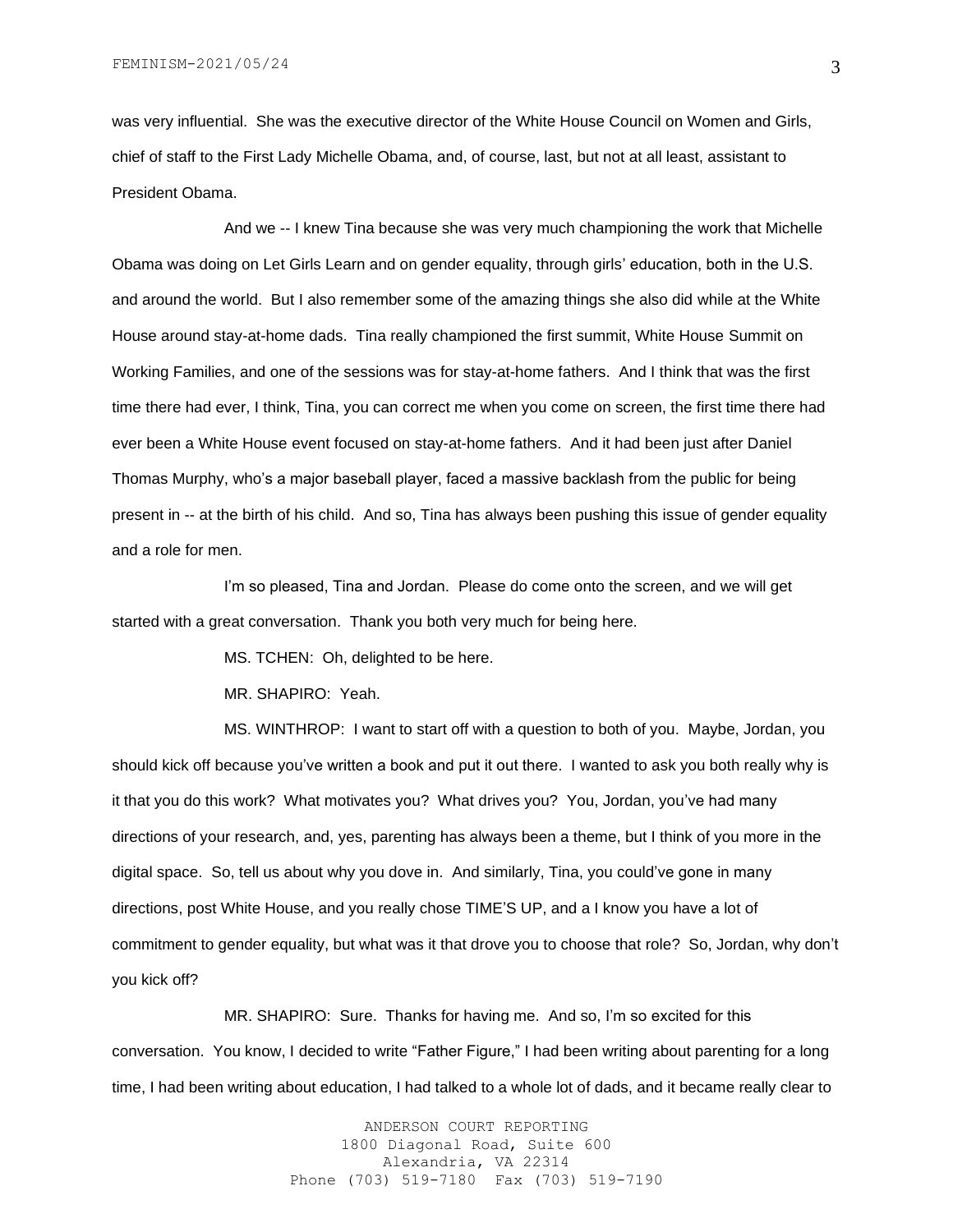FEMINISM-2021/05/24

me that there was a huge sort of backlash, especially in the U.S. against was a move towards gender equality, and there was sort of like a backlash of misogyny. And the more that I thought about that, from a psychological perspective, the more it became clear that that was sort of a compensation, a reaction to a lack of stability, right, as terrible as patriarchy is, in the way that it's manifested. It's still the thing that gave identity to a lot of men and gave identity to a lot of fathers.

And so, so, I believed that what was happening was, as we were renegotiating issues around gender and gender equality in the U.S., you had men going, oh, no, I don't know how to make sense of myself without this, like, and there was no image of that. I mean, even today, as we're a lot further than we were even five, six years ago, there's still no image. Still, most of what you see on TV, most of what you see in the movies, most of what you see on the internet, most of what you read about is a very old-school version of what it means to be man and what it means to be father.

So, when I -- I wrote this book because I felt like people needed something to hold onto. It was like the floor was falling out from under them, and they were falling, and so, they grabbed the first handrail they could find, which was old-school, angry, patriarchal dominance, violence. You see all these people writing these books about it, and I was like, well, let's just give them another option because what I really found as I talked to men is that if you walked up to them all and said, do you believe in gender equality? They all said, yes. If you say, do you believe in feminism? They go, oh, that word's too strong. But if you say -- if gender equality, they say, yes.

But they don't really know how to do it because so much of the important work that feminist theory has done over the last few generations has been about deconstructing and calling out the problems. And what they -- what we haven't done yet is really reconstructed it from a man's perspective, and that's what I really wanted to do with this book. And I decided to focus on fatherhood because patriarchy literally means ruled by the father.

And I was like, how come nobody has really said, let's unpack everything that's in fatherhood because we're going to -- if we're going to try to reorganize the patriarchy, we have to first organize that patriarch, right, at the top, and reimagine what it can be and what it means, and what it means to not be at the top anymore, to just be on an equal horizontal footing, and so, that's what I was trying to do with "Father Figure" and it seemed like an important time to do it. And it seemed like a logical

> ANDERSON COURT REPORTING 1800 Diagonal Road, Suite 600 Alexandria, VA 22314 Phone (703) 519-7180 Fax (703) 519-7190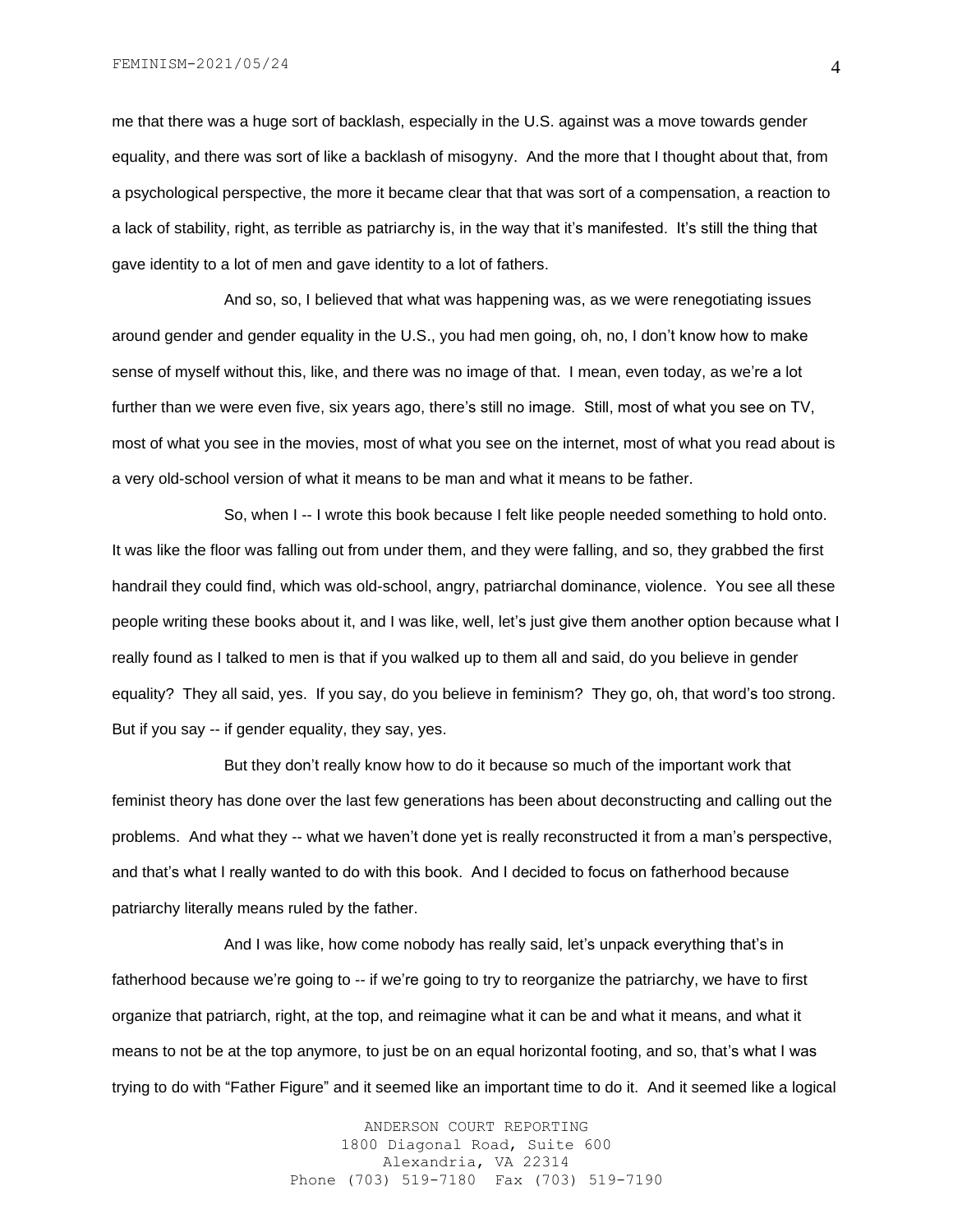thing to do, from my position, as someone who is well-known as an expert in parenting, because, at the core, I think this is about modeling something different for our children.

MS. WINTHROP: Thanks, Jordan. I have a follow up question before I come to you, Tina. You talked about, you know, all the images that we see out there. We're not -- basically, how we form our sort of beliefs, our social norms are not supporting this vision that you're trying to give of a feminist dad. And I want to -- what I wanted to do is throw you a question because we have a number of questions from the audience. And this is a question from William, who is a professor at University of Pennsylvania, and it says: How do we take account of all the clown figures, clown father figures, in media, the Homer Simpsons, the Archie Bunkers, etc? You know, it strikes me as you're trying to counter that.

MR. SHAPIRO: Yeah, I mean, I write a bit about that, in "Father Figure" about that clown figure, the bum -- I call it the bumbling idiot dad, right. It's often what we get in sitcoms, is the dad who's kind of dumb. But if you really look at all of those, and in my research, I spent a lot of time -- you know, it's great to write research like this because you get to spend a lot of time watching The Simpsons and pretend it's research. But when you really look at it, they still have that -- you know, they still have that dominant ultimate ability, that authority, they're just dumb until the moment where they have to make the final choice, and then they always make the right final choice, and so, even those images, I think, are still selling that.

I mean, there's another way to think about it, too, which is by having the bumbling idiot, we're also reinforcing what you were talking about in your intro, Rebecca, which is this idea that women are going to maintain the home, so that the bumbling idiot can come home, and drink beer, and still be in charge, and no one's going to talk about it. And so, you know, all of that, that's one image. Maybe, during this conversation, we'll get to some of the other images that I think are ubiquitous in our culture of problematic images of either misogynist, or sexist, or patriarchal fathering, which is not what you get when you talk to most fathers.

It's not what they want. But they are still, at least the way I think about it, they're sort of engaged in behaviors, habits of mind, ways of thinking that betray their own values, right? And they just don't see it, right? Nobody wants to be teaching their daughter that you're worthless, and yet you do all these things that inadvertently send that message, whether you mean to or not, and so, part of what I

> ANDERSON COURT REPORTING 1800 Diagonal Road, Suite 600 Alexandria, VA 22314 Phone (703) 519-7180 Fax (703) 519-7190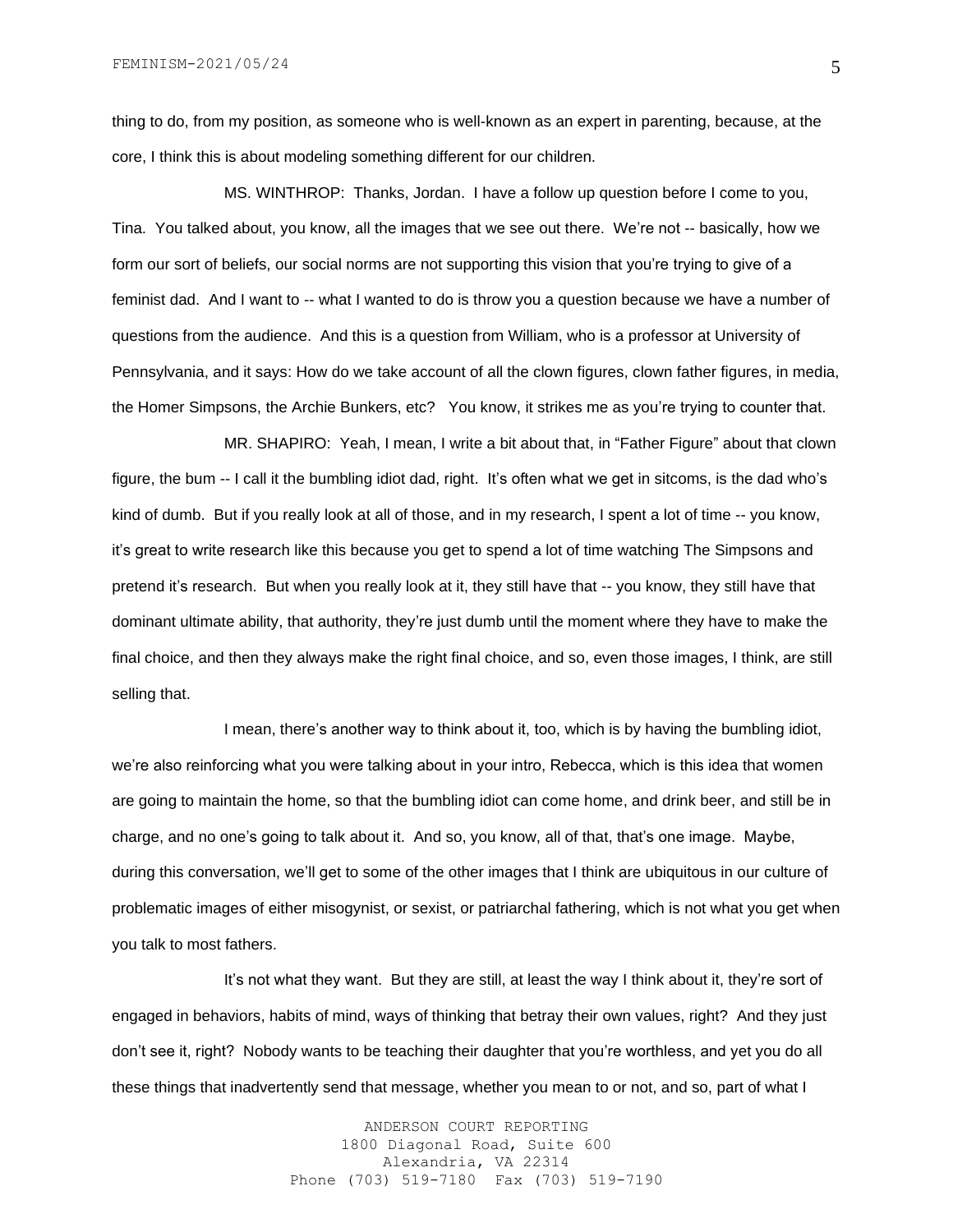wanted to do in "Father Figure" was unpack that and help people see where their own behaviors are betraying what they want.

MS. WINTHROP: Great. So, Tina, what about you? You've been at this, for quite some time. So, you know, why TIME'S UP? What motivated you?

MS. TCHEN: Well, that's -- thank you. Thank you, Rebecca, and, Jordan, there was so much in your answers. I have to say, that was so -- that was so rich. So, as you point out, look, I've been doing gender equity work, really, since my entire adulthood. I mean, I often relate that lifelong commitment to the fact that right after college, in the 1970s, I found myself living in Springfield, Illinois, which is the capitol here, just at the moment when Springfield was, of all places, the center of American feminism because it was the focal point for all the efforts, at that point, to ratify the Equal Rights Amendment. We were just three states short of the number needed to put the Equal Rights Amendment into the U.S. Constitution, and Illinois was the only northern industrial state that had not ratified.

MS. WINTHROP: Yeah.

MS. TCHEN: So, it became the lynchpin. And, you know, here I am in my 20s, you know, every major feminist leader is coming to Springfield, I'm working for a state government by day, but taking my lunchbreaks to go stand in the rotunda, you know, opposite Phyllis Schlafly and her folks on the other side of the rotunda. So, it was a very heady time to get this crash course in feminism. And then, you know, it sort of shaped, then, the rest of my career. You know, I was always very active politically, very committed to gender justice issues, became a single working mom, my whole career, when I was a practicing corporate lawyer for two decades, before, you know, along the way, happening to meet a guy who got elected president, which is how I wind up in the White House.

And the White House years, as you note in your introduction, those were the years, for the first time, part of my day job. It was actually to work on women and girls' issues in my capacity as the executive director of the Council on Women and Girls. So, after the White House, I was like fully prepared and in fact did, for two years, went back into private practice, although working at that point on helping companies work on issues like corporate culture, the issues we explored at the White House Summit on Working Families.

And then, just, again, in the luck of being in the right place at the right time, happened to

ANDERSON COURT REPORTING 1800 Diagonal Road, Suite 600 Alexandria, VA 22314 Phone (703) 519-7180 Fax (703) 519-7190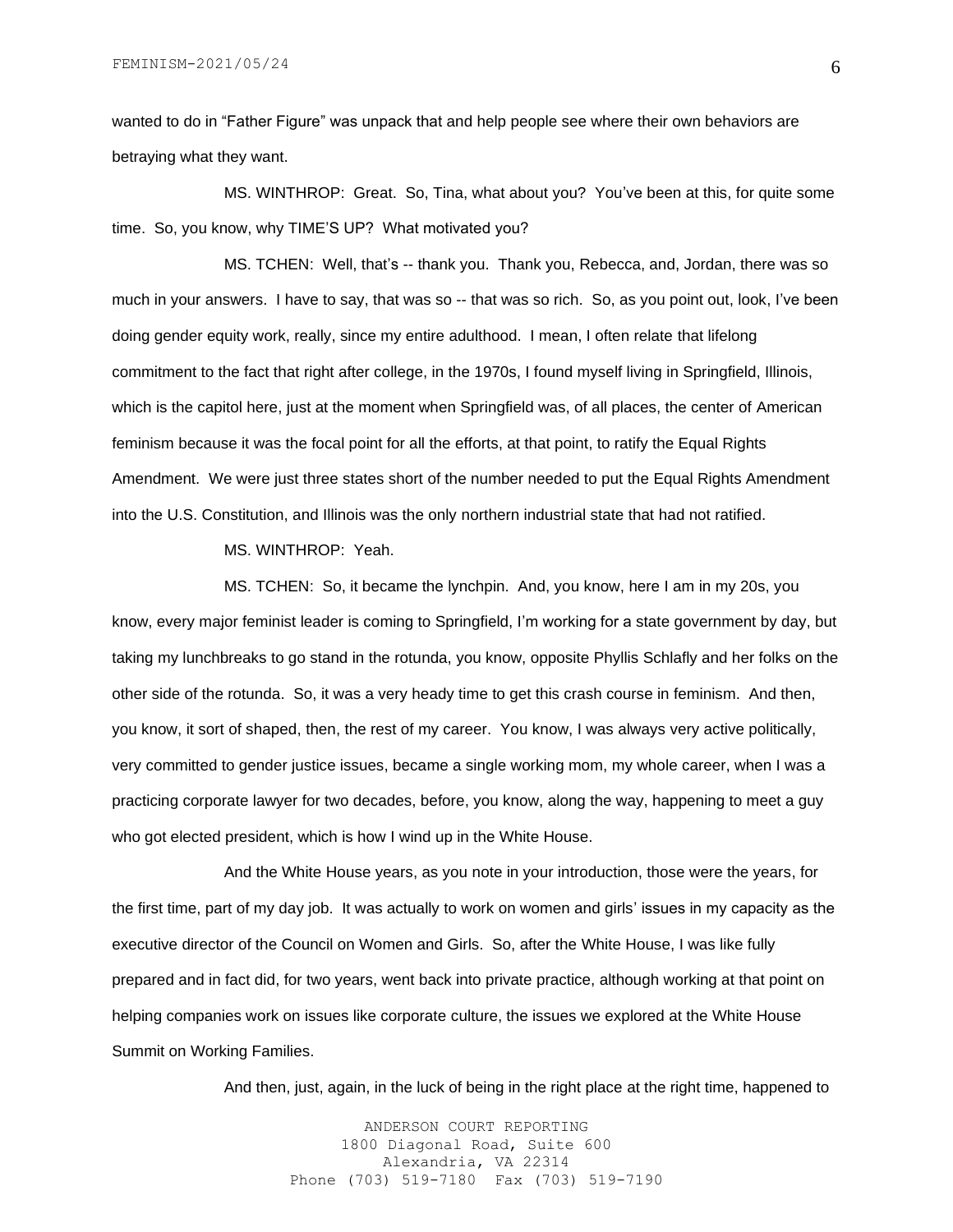FEMINISM-2021/05/24

be in Los Angeles, in the fall of 2017, at the moment of Hollywood were coming together in the wake of the revelations about Harvey Weinstein's sexual harassment in the entertainment industry, and just then continued to work with that group of women, as they started to think about, well, what do we do, as we turn our pain into action, helped found The TIME'S UP Legal Defense Fund, as one of the responses, tried, actually, for the next two years, to not, actually, come to work at the organization, as we were forming it, because I had this not -- I was not going to work at a not-for-profit, but then was convinced by my friends, you know, on the Board and in TIME'S UP to come on and do this job full-time, in the fall of 2019.

And, you know, it's interesting to hear, you know, Jordan, you talk about culture, and that, you know, the outside is cultural influences. You know, we continue to work, you know, on these issues around safe, fair, and equitable work, across every industry, but we're still --maintain a heavy activism in the entertainment space, both because we need safer workplaces in entertainment and also because we need more representation in entertainment because entertainment does have an outsized effect on our culture. You know, what are those images that we're seeing? What are the things that are shaping our social norms? And so, staying active in that space, you know, has remained very important to us, at TIME'S UP, even though, you know, we work for survivor justice everywhere, and we're working for safer and dignified work everywhere.

MS. WINTHROP: And it strikes me -- this is a question I want to ask you, Tina, as a follow up. It strikes me that Jordan was talking about the reason he wrote this book is he felt like there was a very specific moment, right now, where there seems to be sort of a shifting of patriarchal norms to another perhaps more equitable set of norms, perhaps, and a reaction, and -- by people who didn't have an identity outside of a patriarchal structure, and so, trying to provide an alternative. So, do you -- I'm asking you, Tina, because you've been at many pivotal moments, in the last several years, for the gender equality movement. So, is there something uniquely urgent or specific about this moment, right now, that we need to think about? And how -- what is it? You have, you know, you have a long history to compare it to. What would you think? And then, Jordan, I'll ask you the same question.

MS. TCHEN: Yeah, no, absolutely right, a pivotal moment. I mean, the other reason I took this job, full-time, was even before we get to -- got to the pandemic, you know, I think the moment

> ANDERSON COURT REPORTING 1800 Diagonal Road, Suite 600 Alexandria, VA 22314 Phone (703) 519-7180 Fax (703) 519-7190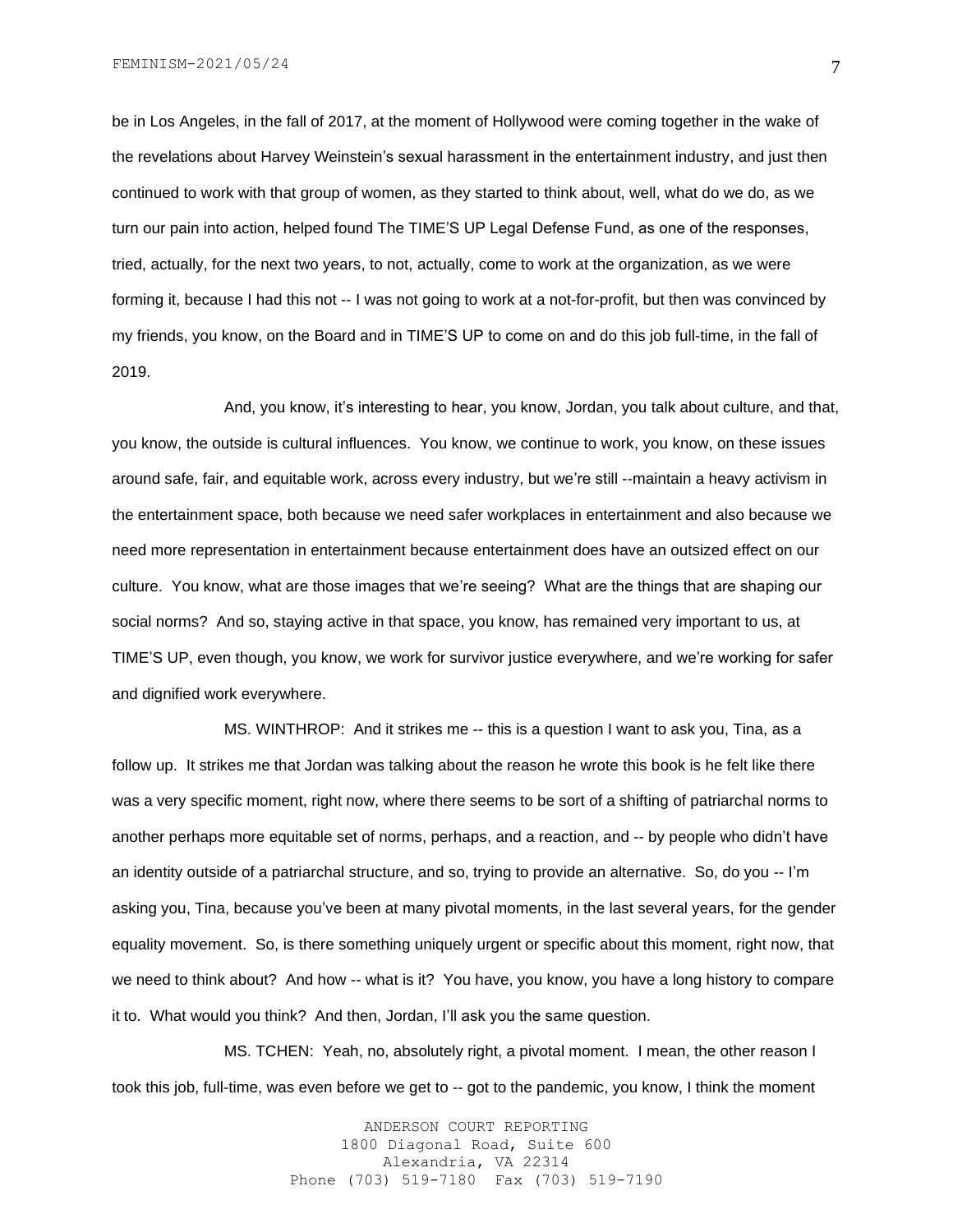that we saw around sexual harassment and women in the workplace, in the fall of 2017, you know, the outpouring of women and men telling their stories.

MS. WINTHROP: The Me Too Movement.

MS. TCHEN: Absolutely. Using Tarana Burke's #MeToo, you know, which led to, then, the founding of TIME'S UP and the expansion of Me Too, you know, into a broad-based international movement. There already was this realization, right, that the way we have organized work literally in this country for the last two centuries, right, since the industrial revolution, was no longer working, right, for women and for men. It wasn't then. It wasn't when -- at the time we were doing the White House Summit on Working Families. We've got the persistent equal pay gap. We've got no paid leave. You know, we start this pandemic as one of only two countries in the world without a national paid leave. So, that was already happening, and, you know, you know, more for talent in the knowledge economy we have in a global -- globally competitive economy. American companies were realizing they had a stake in this. Well, then the pandemic hits, and now the urgency I may have felt, you know, two years ago, is just doubled down because the pandemic has really exposed those fissures that existed pre-pandemic, around the lack of structural things, like paid leave, and childcare, and eldercare, you know, the persistent discrimination against women, and LGBTQIA, you know, disabled, and people of color in the workplace. And now we see it. We see it in this K-shaped recovery, right, where the, you know, coming up --

MS. WINTHROP: And what do you mean by K-shaped, just in case?

MS. TCHEN: So, you know, first of all, the pandemic, we know, from all the data, had a disproportionate impact on low-wage workers, you know, folks who are in the hospitality industry, you know, in all the things that shut down, restaurants, who -- frontline workers who, nonetheless, have still had to keep working, even though schools were closed, and childcare centers were closed, and trying to figure out what to do with their kids or their elderly loved ones.

So, that already hit, and we can see it in the persistent -- you know, women of color are lagging behind white Men in the, you know, unemployment rates and the recovery from it. And we note, now, that, you know, upwards of two million women have left the workforce completely. Women's labor force participation is now at its lowest level, since the 1980s. So, in one year, we've wiped out several decades of progress. And the K-shaped recovery is -- even as the stock market has risen, right, as, you

> ANDERSON COURT REPORTING 1800 Diagonal Road, Suite 600 Alexandria, VA 22314 Phone (703) 519-7180 Fax (703) 519-7190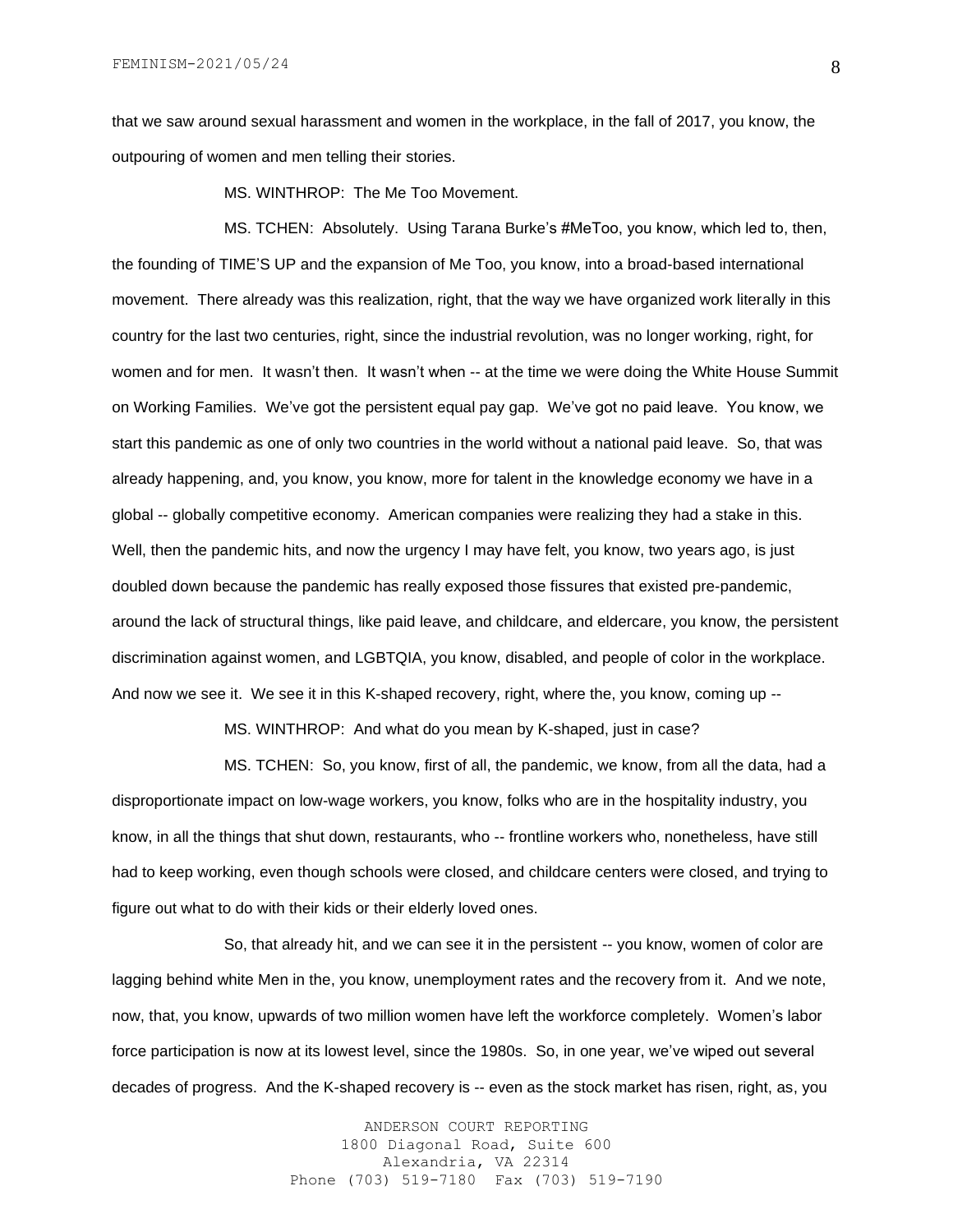know, those -- you know, certain industries, financial services, and others, that started to take a hit, last Spring, have fully recovered, you know, and are doing great, right, in terms of their business models. Low-wage workers, hourly workers, workers in those vulnerable industries, workers in things like caregiving and childcare centers are suffering, right, are not recovering as quickly, are seeing their incomes drop. You know, they're being supported, right now, with the government supports. This is not what's keeping them from going back to work, by the way. This is just keeping them alive, and their families, with roofs over their heads, at the moment.

And so, you know, this urgency to redesign our American economy, in ways that will address women and the inequities, for example, just to bring us back to the topic --

MS. WINTHROP: Yes.

MS. TCHEN: -- that we're talking about. You know, we need to do it to address the inequities that, in particular, have kept women out of the workplace for so long, like caregiving.

MS. WINTHROP: Yeah.

MS. TCHEN: So, it's why, you know, TIME'S UP, you know, a whole coalition of organizations, right now, are really, really pushing for a comprehensive caregiving infrastructure answer, right, so, childcare to eldercare, paid leave and supports for caregivers. I'm really pleased to see the Biden administration actually include those kinds of investments in the Rescue Plan, in the American Jobs Plan, in the American Families Plan. And I'm also really excited to say that American business gets it, too. Just last week, at TIME'S UP, we launched the Care Economy Business Council, which was 200 businesses, from JPMorgan Chase and Verizon, down to the Soul Food Popped Popcorn Shop, in Texas, large and small business that have come together to say they know employers need to be part of the solution --

MS. WINTHROP: Right.

MS. TCHEN: -- around caregiving for their employees, if we're going to have a diverse, equitable workplace, which is what every business and our economy needs to be successful in the 21st century.

MS. WINTHROP: Okay, so some really urgent -- I mean, urgent before, but really urgent post-pandemic, particularly with a sort of economic recovery lens, and gender justice, and gender equality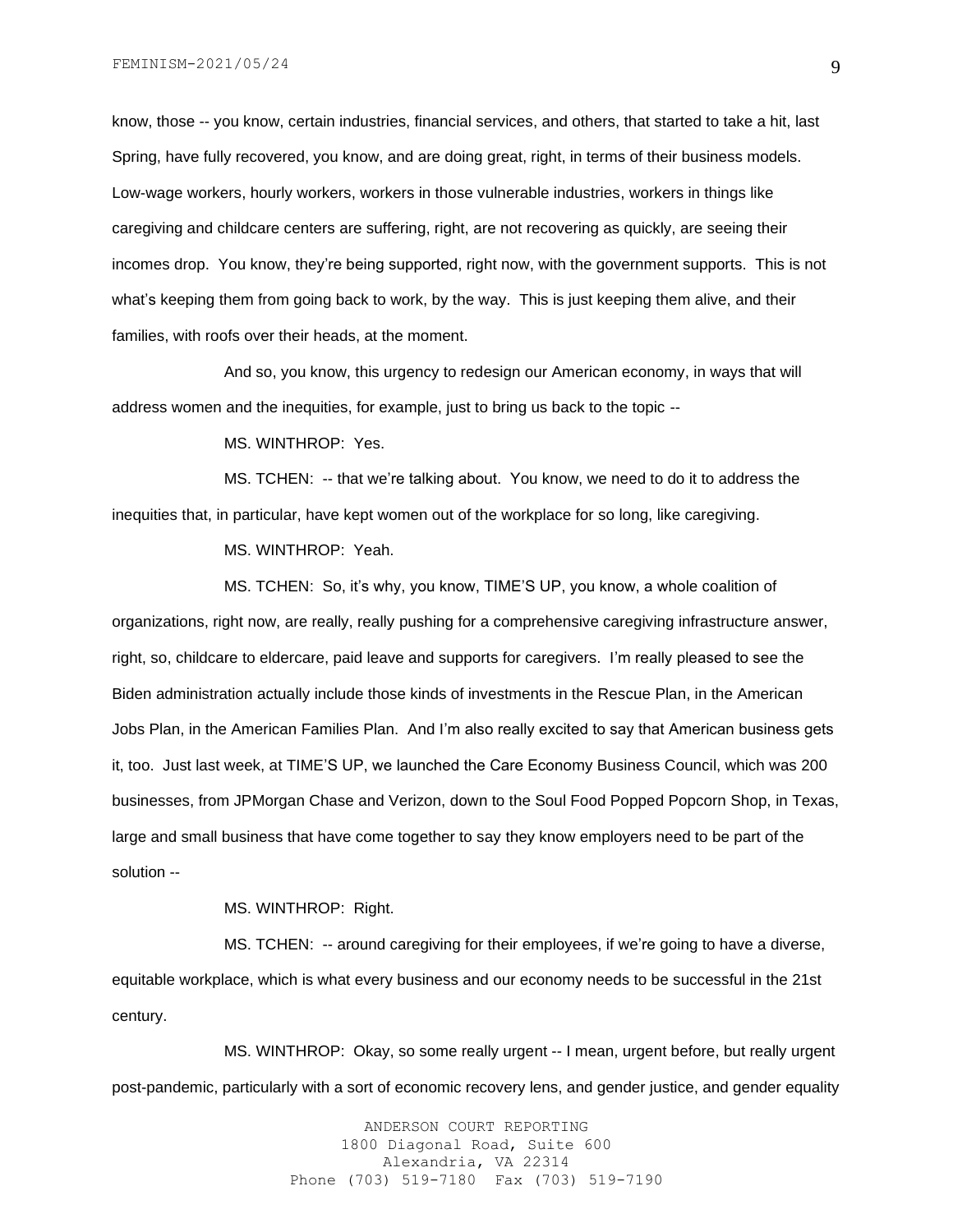lens laid over that make it particularly urgent right now. Jordan, what about you? What would be your answer to, you know, is there -- I think you have an answer, but I'd love to hear a bit more about, yes, this the particular moment in time.

MR. SHAPIRO: Yeah, I mean, Tina just said all that so well. So, I'm not going to get -- I agree with everything there, and I won't repeat the things that Tina already said, but I'll add another piece to it, which is --

MS. WINTHROP: Right.

MR. SHAPIRO: -- not necessarily a different piece, but an additional piece because, while I think it's really important we have to look at all of that gender equity, in terms of helping women, and helping gender nonconforming folks, and helping folks who don't identify as men, basically, find more equality within all -- within the home and the workplace, I also want to say why I think it's urgent for men, and why I think that -- that is why I wrote "Father Figure." And I think there's two different ways to do it. One is what I already said about that I think the emotional psychological struggle that men are going through, right now, but I also think there is an economic issue, which is we are now a communications economy, and men, traditionally, have been taught not to communicate, right? They've been taught if you -- Tina was talking about the industrial age. The industrial age is when we got a whole lot of our distinctions between men and women and these ideas about where their innate differences are, that women are better multitaskers and better at relationships, and men are just tough and angry and independent, and, you know, which is all nonsense, and, you know, the science doesn't back any of that up.

But what happens in that is we have generations of education that have taught men to not have the skills to be able to --

MS. WINTHROP: Right.

MR. SHAPIRO: -- empathize, to be able to communicate, and now we have an economy that's super dependent on the ability to communicate, right? You know, we -- you can see -- and what you have is a backlash of men who don't want to do that because they've been taught it's not manly, right? They don't -- and you see these things like the resistance against things like pronouns, you know, listing pronouns, talking pronouns, for example, where you have to do it in any major corporation, right?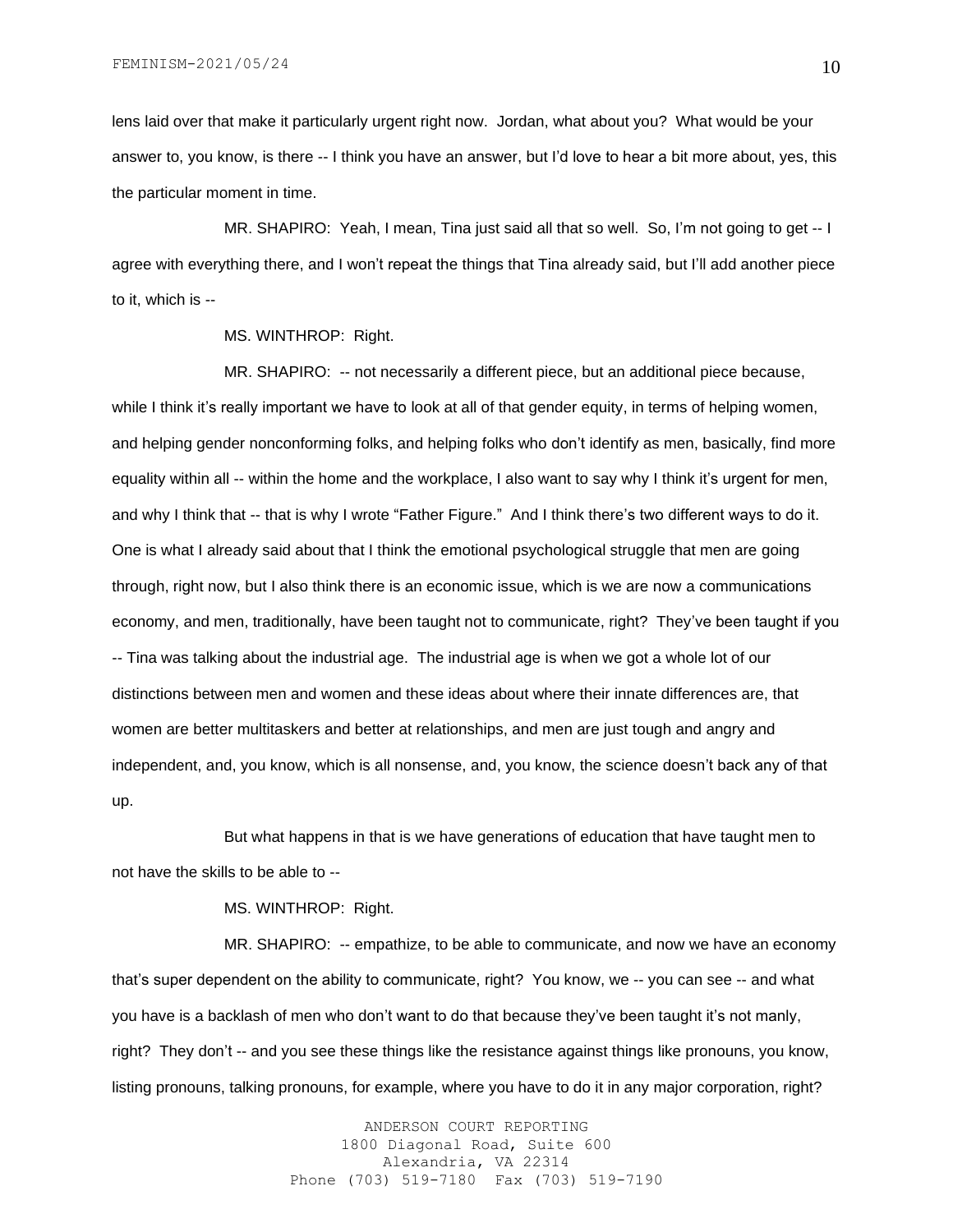That's a major communication about understanding, creating a safe workspace for multiple people.

Men aren't quite prepared for that. They're -- they've always been taught sort of be, you know, stick to your guns, do the things that matter to you, you don't have to cave in any ways. And so, what we have to do is undo some of that socialization, not just because of the emotional burden that it causes for men, the psychological burden, but also I think they're just not going to be able to compete in a changing economy, if they don't learn how to talk in different ways, think in different ways, behave in different ways, and listen in different ways.

MS. WINTHROP: That's super interesting. One of the things that struck me, when reading your book, Jordan, you have a little section where you talk about, you know, this sort of "Leave it to Beaver" model of the family, that sort of rose up in the '50s, Tina's nodding, if you know the part of the book I'm talking about, where, you know, the man is the breadwinner and goes out and the woman stays home and takes --cares of the kid is really completely made up, for that era of time, and never before was that ever the breakdown, really, because there wasn't enough food to go around, there wasn't enough money to go around, like, you know, the hunter-gatherers, the women were working and foraging, and, sure, maybe the men went to war and stuff, and, you know, they -- there's different things, but both, you know, men and women were sort of equally working as a team, and I wonder if that sort of realization is a part of what you're trying to bring to people, Jordan.

MR. SHAPIRO: Yeah, yeah, it certainly is. I mean, first, I'll just get to that "Leave it to Beaver" 1950s family model, right. The only time in all of human history, right, when there was enough wealth for a single breadwinner family was in super wealthy White neighborhoods in the 1950s, in America, right? They're -- all the rest of history has -- I mean, certainly, there are the outliers, the kings and the aristocrats who were able to have some, but everything else has always been everybody works, right? And for preindustrial era, everybody works at home. There's not even this nonsense narrative we have of the men go to work and the women stay home, right? You all go work out in the fields. Actually, the children work, too. We didn't even come up with the idea that children should have a whole life of learning before they become adults, until the industrial age.

In order to do what happened in the industrial age, which is to create a place where men go to work in factories, in office buildings, in coal mine -- you know, in any of these industries, there had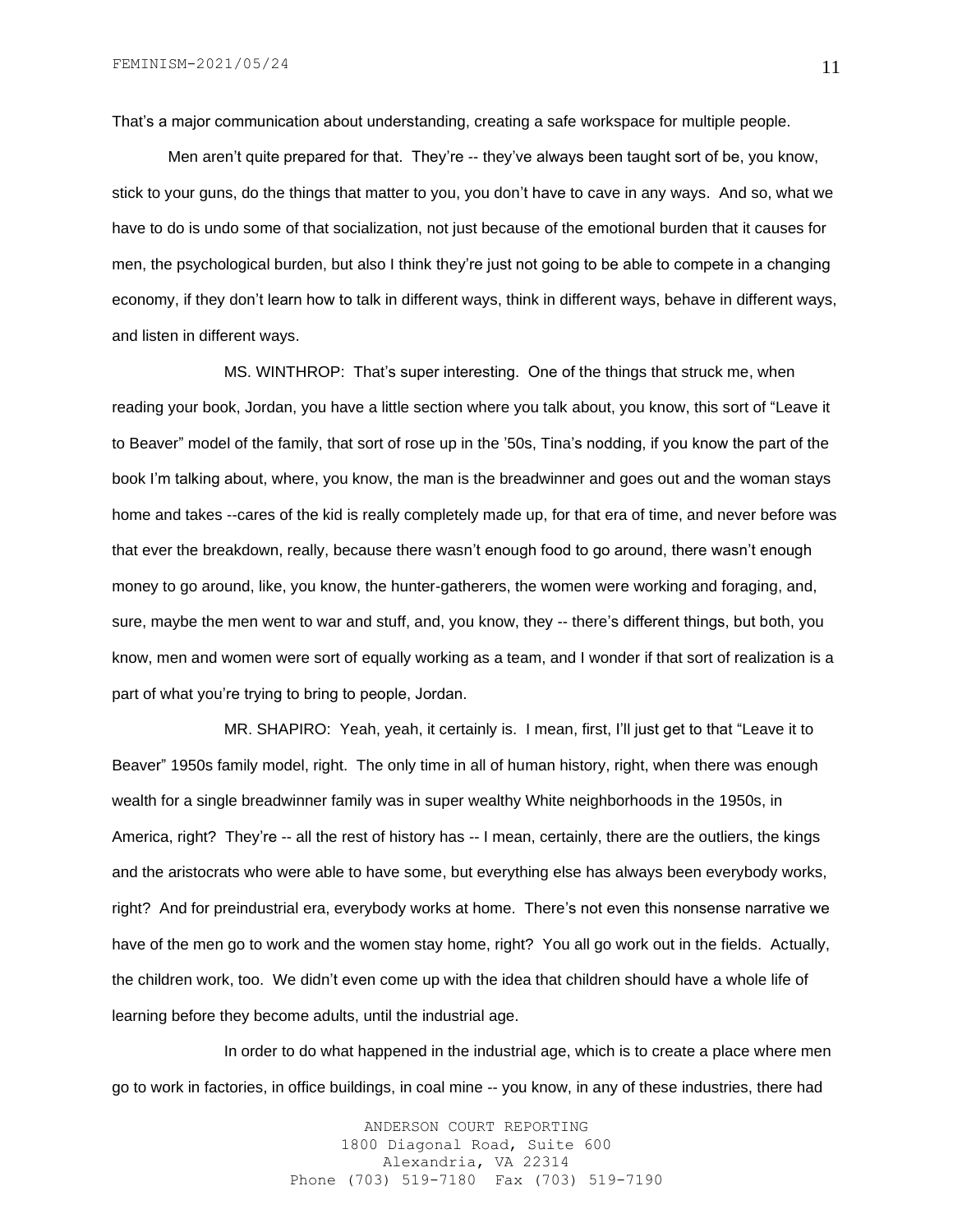to be a division created between home and work. And what happened -- and that was in order to deal with a previous moment of psychological instability, right? People were like, wait, I can't just change our whole lives. So, what they did was they came up with this origin story, and, of course, when I say, they came up, I don't mean that there was a secret cabal somewhere, where they came up with, right? I just mean that, slowly, it evolved into a narrative, where we started to believe that there was something natural and historic about the man going to work and the woman staying home and doing the caretaking. What also had to happen, at the same time, were these stories about gender essentialism, right, this idea that there are essential characteristics that are somehow connected to your genitals, psychological characteristics, cultural characteristics, right? And you can see how this works.

So, what they decided was, in order for men to work in factories, we had to start to imagine that men were naturally cold, like steel, like clogs, like, right? And then, women, we had to start to imagine created this nurturing household. So, we started to say, they're natural nurturers, right? And that is -- really, we still believe this, on some level, and in some cases, you know, there's nothing natural about it, but, at this point, we've been socialized where there is a little bit of truth within in, just out of practice, right? If everyone's trying to teach you how to nurture for years, and years, and years, you're going to be better at it than the person who no one taught to nurture, obviously.

But that's not -- there's nothing innate there. There's no biological difference there. So, that had to get created, and we're still buying into a lot of it, and we're still using the inequitable hierarchies of that industrial age way of thinking, which maybe it made sense then. I wasn't there. I can't decide whether it made sense then. But what I do know is that it doesn't make sense as we move forward. What I do know is that we need to reinvent it as we move forward. And what we've done because we're so disoriented and uncertain and it feels so unstable to move into a world that we don't understand yet, a lot of people are going, let's go to what feels good and familiar, but that's backwards, right? That's -- you know, that had a million problems, too.

The world's always going to have a million problems, but the -- hopefully, we're going to evolve in ways where we acknowledge those problems and change our behaviors, change our culture, change our economic practices, and change our family practices. Family is one that, I wrote about this in "The New Childhood" and I wrote about it a lot in "Father Figure" obviously, is one that we seem super-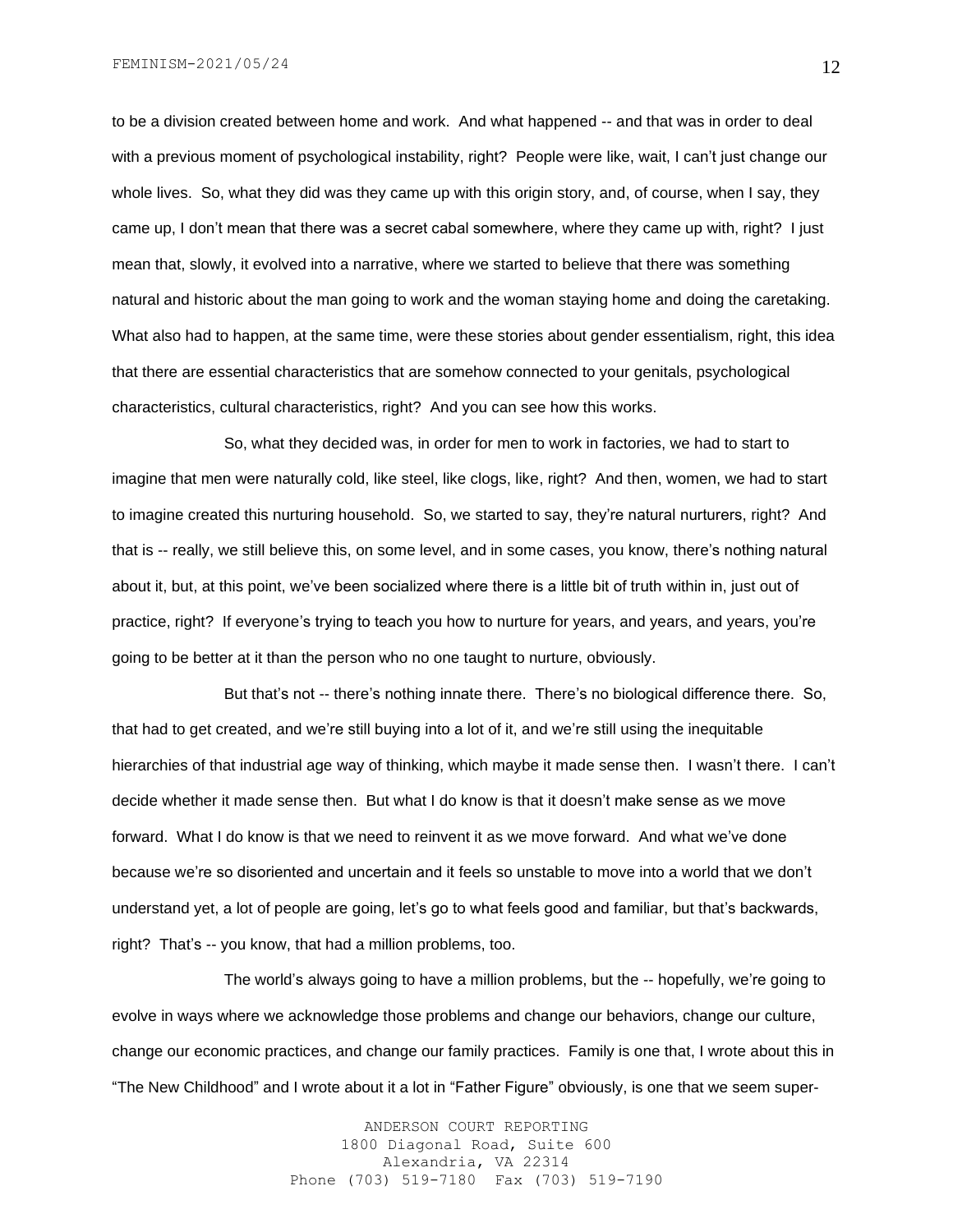duper resistant to even looking at, right?

MS. WINTHROP: Right.

MR. SHAPIRO: It's like we want to believe it's so core, and fundamental, and essential, and it's just not true. I mean --

MS. WINTHROP: Right.

MR. SHAPIRO: -- go read anything ancient. It's polygamy, it's tribal parenting, right, like,

the --

MS. WINTHROP: Yep.

MR. SHAPIRO: -- this idea that there's something eternal about the cis-hetero monogamous family is just crazy. And again, I'm not saying we need to get rid of the cis-hetero monogamous family. I'm just saying we have to acknowledge that we're choosing to keep it, and, therefore, what are we going to keep about it, and what are we not going to keep about it?

MS. WINTHROP: Got it. And, Tina, I'm going to come to you because so much of what Jordan just talked about is really around sort of changing our normative values, beliefs, and the way we're socialized. Like, I thought it was a really good point, you know, you might get better being caring and caretaking, if you're socialized to do it for your whole life, and your mother has been, and your grandmother has been, and you're socializing your boys, and, you know, your fathers, and your uncles, and the men in the world not to. And you talked about TIME'S UP tackling sort of those norms, through the content of the industry. And I know that you have a lot of things you're trying to do at TIME'S UP.

So, I wanted to ask you, you know, you have -- I know you have three main goals, like, I'd like to ask you sort of what is it you're really hoping to achieve? Like, what is it when you feel you achieved -- like, TIME'S UP could go out of business, what would the world look like?

> MS. TCHEN: Ah, yes, well, you know, look -- MS. WINTHROP: Yeah, and what are you doing about it, right? MS. TCHEN: Yeah. MS. WINTHROP: Like, so, yeah, tell us. Tell us --

MS. TCHEN: So, we started, you know, in -- from a moment of survivor justice, right -- MS. WINTHROP: Yep.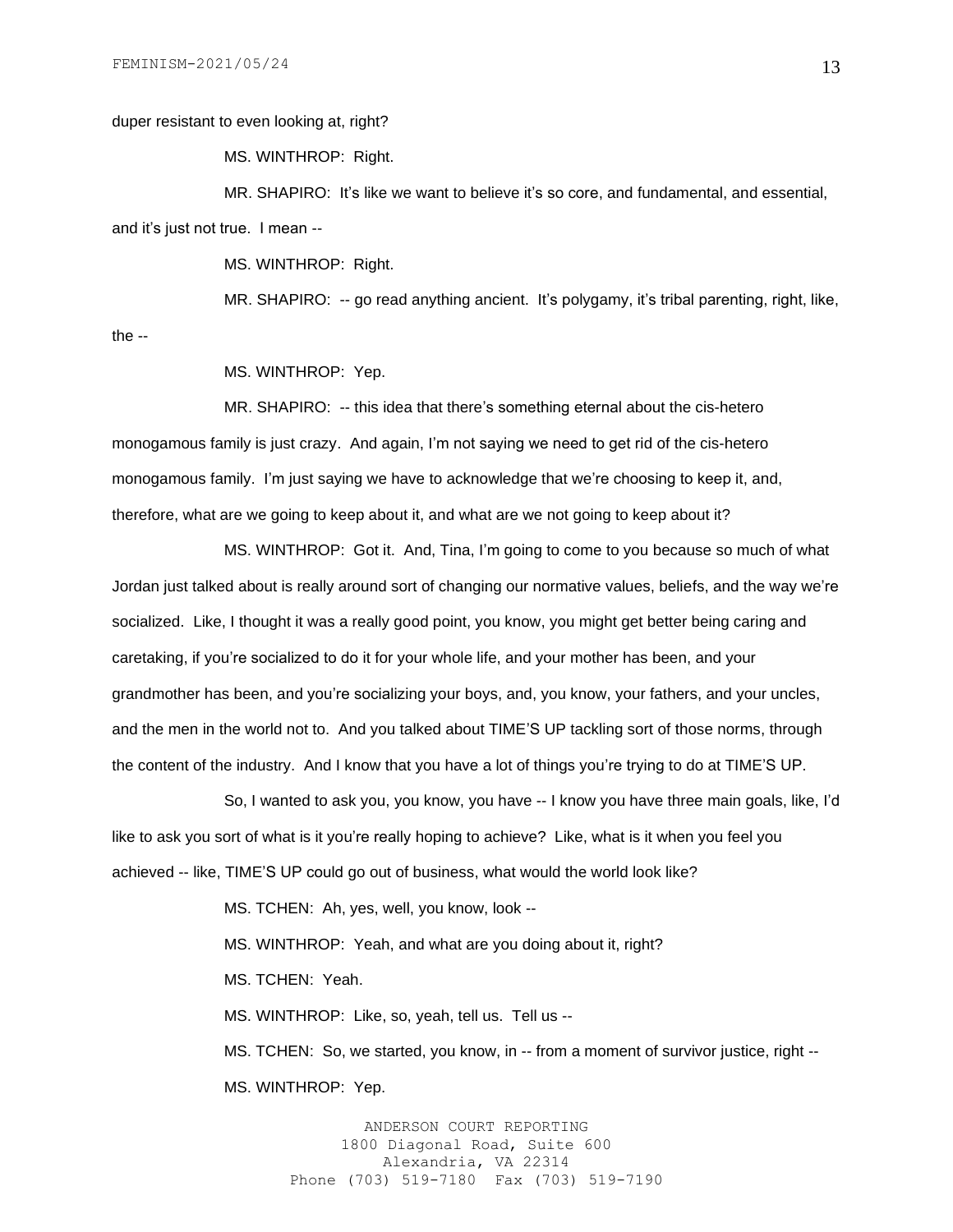MS. TCHEN: -- and combatting sexual harassment, and standing with survivors, and continuing to, you know, to do that work is important, and we still continue to do it. But we also imagine a world where sexual harassment doesn't happen in the first place, right, that's the goal, right? The goal is to have what -- you know, we have reduced down to saying safe, fair, and dignified work, for everyone, right? That is -- that's really the goal.

And to do that you've got to upset the power balances that exist. This is patriarchy that Jordan was talking about. And, you know, we've zeroed in on the workplaces that is the kind of playing field that we're in, among the many playing fields, as you and I know, where that power balance needs to get upset. And we do it, you know, through changing culture companies and laws, that's what we say, right, so, obviously, the legal change, doing public policy, changes on, you know, what the -- those structures are.

But we can't just stop there. You know, we do need to support companies, as I've said, like this Care Economy Business Council. I feel quite strongly that, you know, and I know this from my practice, having been a lawyer for a lot of companies, you can change company policy, overnight, right? You know, if a CEO decides he wants to give paid leave tomorrow, he or she can do that, and they don't have to wait for Congress to do its work or not, right, over the next several months to do that. So, you know, for too long, we have not helped companies do that. And we've got to recognize, you know, so, much like what Jordan talks about, you know, this -- we don't necessarily know the right structures or strategies. I will say, everything we've been doing for the last three decades, and I've been a part of helping to do those, has been insufficient because we are still where we are.

So, we have a research lab at TIME'S UP. We've been doing a lot of work in this space because we think we need to do more research, right? How do you do things like behavioral science? How do we -- behavioral design, how do we apply that to these problems? But then, finally, changing culture, right? We've got to also change the broader culture or the broader cultural narratives, that are out there, that shape, you know, how -- so much of our normative thinking of the values, you know, all of the images that Jordan's talking about, right, you know, are reinforced, right, or not, you know, in our broader culture.

That also means changing the culture makers. So, this is why the work we do in TIME'S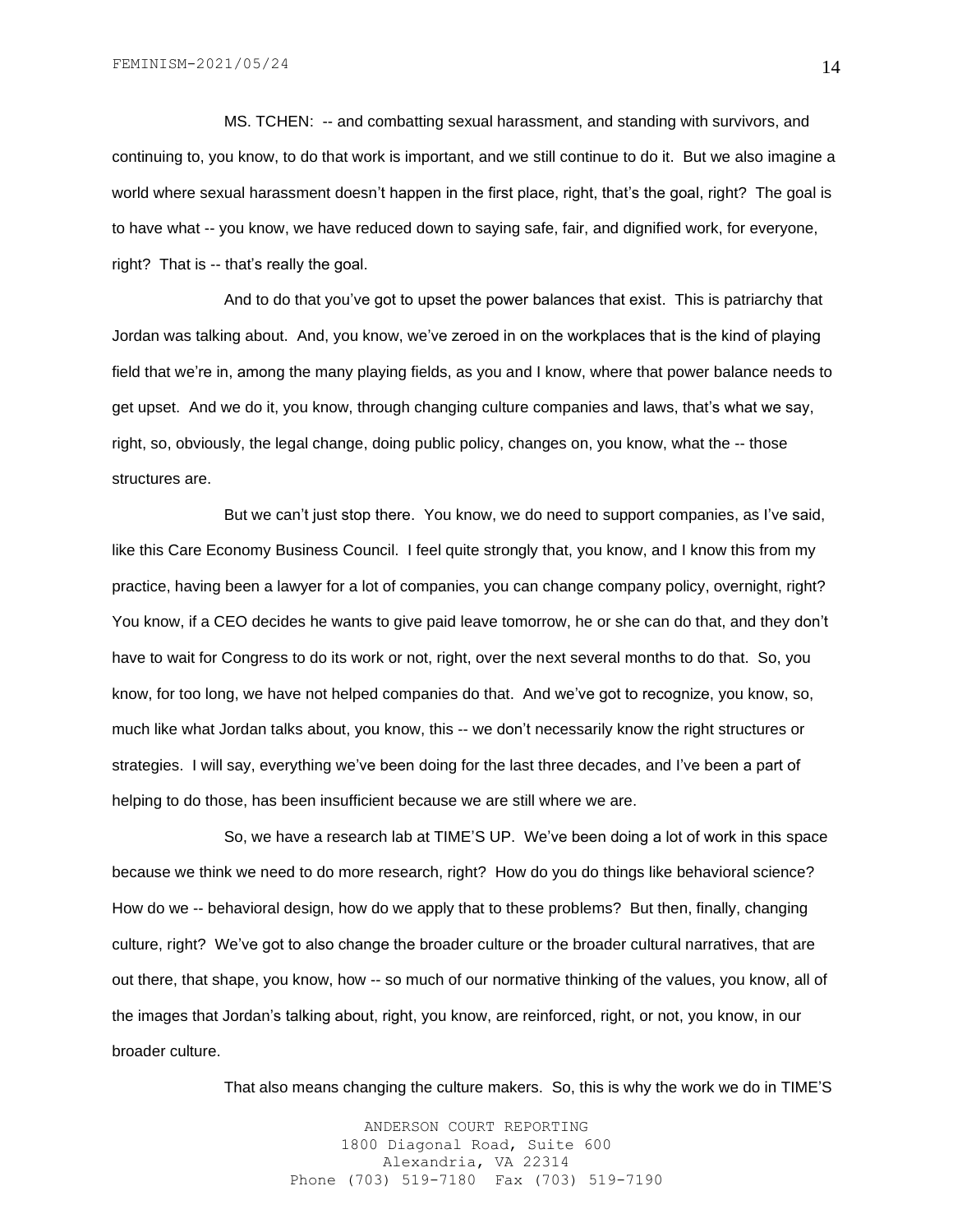UP entertainment. It's all kind of circular and feeds on itself. The work to build safe, fair, and dignified, and equitable workplaces, in the entertainment in particular, is critical because those creators are the folks who are making the culture that we see, the people who are greenlighting various projects or not, right, letting certain things come to the screen or not, or giving them awards, which is sort of why we just have been working, most recently, in TIME'S UP, around a whole issue around the Golden Globes and the Hollywood Foreign Press Association, that decides those awards, you know, a group that was revealed to have not a single Black member, not a single Black member --

MS. WINTHROP: Oh my gosh.

MS. TCHEN: -- for the last 20 years, right?

MS. WINTHROP: Oh my gosh, I didn't know that. I knew there was huge problems -- MS. TCHEN: Yes, I mean --

MS. WINTHROP: -- but I haven't been following that. Oh, gosh.

MS. TCHEN: Yeah, no, no, no, and it's not --

MS. WINTHROP: Yeah, I'm shocked. I'm shocked at that.

MS. TCHEN: You know, well, NBC just canceled. NBC just cancelled the Golden Globes for next year because we've been calling it out. We've been calling for systemic change, not just because it's a small group of people, over -- which it is, right, it's 87 people in Hollywood, but they were making award decisions that affect our broader culture, right? And that's why, you know, culture is also a space that we need to address, you know, as well as companies, as well as laws, on how we do kind of the broad structural work that we need to do to kind of upset the power balances here.

MS. WINTHROP: What are some of the -- and actually, before I continue, there's a whole bunch of questions who've come in, and I'm going to -- I'm going to sprinkle them in, as we go, but I wanted to tell audience folks, in case they don't know, how to submit, tweet with the #FatherFigure, and we'll be scooping up your questions. So, what are the -- Tina, what are some of the things that you feel particularly surprised by, in terms of successes of TIME'S UP? Because it's a relatively new organization. You just canceled the Golden Globes. Like, you've had -- like, you've gotten this new business, you know, pledge or commitment, and so, you've got -- you've been doing a lot. A lot is happening. What has really surprised you? Like, wow, I didn't know that would've worked so quickly. Like, on the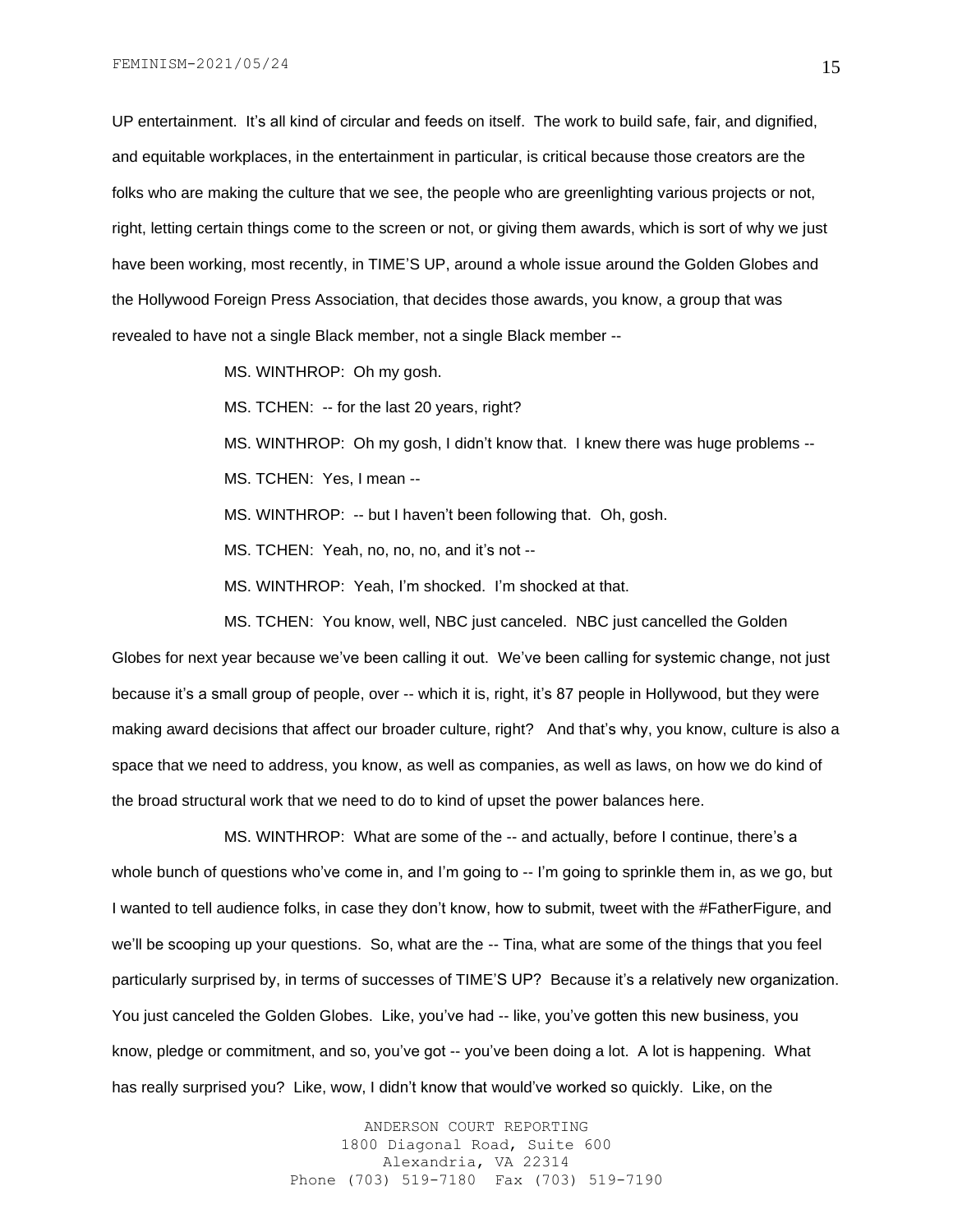positives. Then, I'm going to ask you about --

MS. TCHEN: Yeah, no, it's --

MS. WINTHROP: Then, I'm going to ask you about the negatives. What's, like, really, a pain?

MS. TCHEN: Well, it's true. You know, what -- we are, like, you know, three years old, okay, you know, this year, which as someone told me, and I think is apt, is, you know, we're very much a toddler, right, in all of this. So, we're still completely finding our way. We're very much a startup. You know, including the first year, year one, of our existence, for a good part of it, there wasn't really an organization. We were trying to figure out, you know, what do we do --?

MS. WINTHROP: Right.

MS. TCHEN: -- with this movement? So, that is one thing that surprised me. I think we were all surprised, coming out of this group of women who just really first got together to commiserate over recognizing they weren't alone anymore. And that was what that reporting, the significance of, you know, Jodi Kantor, and Ronan Farrow, and Megan Twohey reporting, in The New Yorker, in New York Times, was they ripped the cover off this just, you know, widely held secret, for three decades about sexual harassment, and all of a sudden these women from Hollywood, who thought they were alone, because they'd been kept alone, you know, and not -- discouraged from reporting, realized they were together.

So, the idea that that first surprise, you know, the idea that these women, and there was a growing -- you know, gathering. You know, first it was a few folks around a conference room table, then it was an auditorium full of women, you know, in November and December, leading into this idea that we would launch something on January 1. The idea that they took off, with velocity that it did, first with The New York Times reporting on January 1, then the takeover of, ironically, the Golden Globes award show, where we kind of took it over, dressed everyone in black --

MS. WINTHROP: Yeah, I remember that.

MS. TCHEN: -- put the pin on them. Oprah Winfrey gave her amazing speech, that that just took off, and it has remained. You know, it's not a thing that just kind of went up, and then went away, that that momentum has sustained itself for three years, is, itself, like, the first big surprise, I have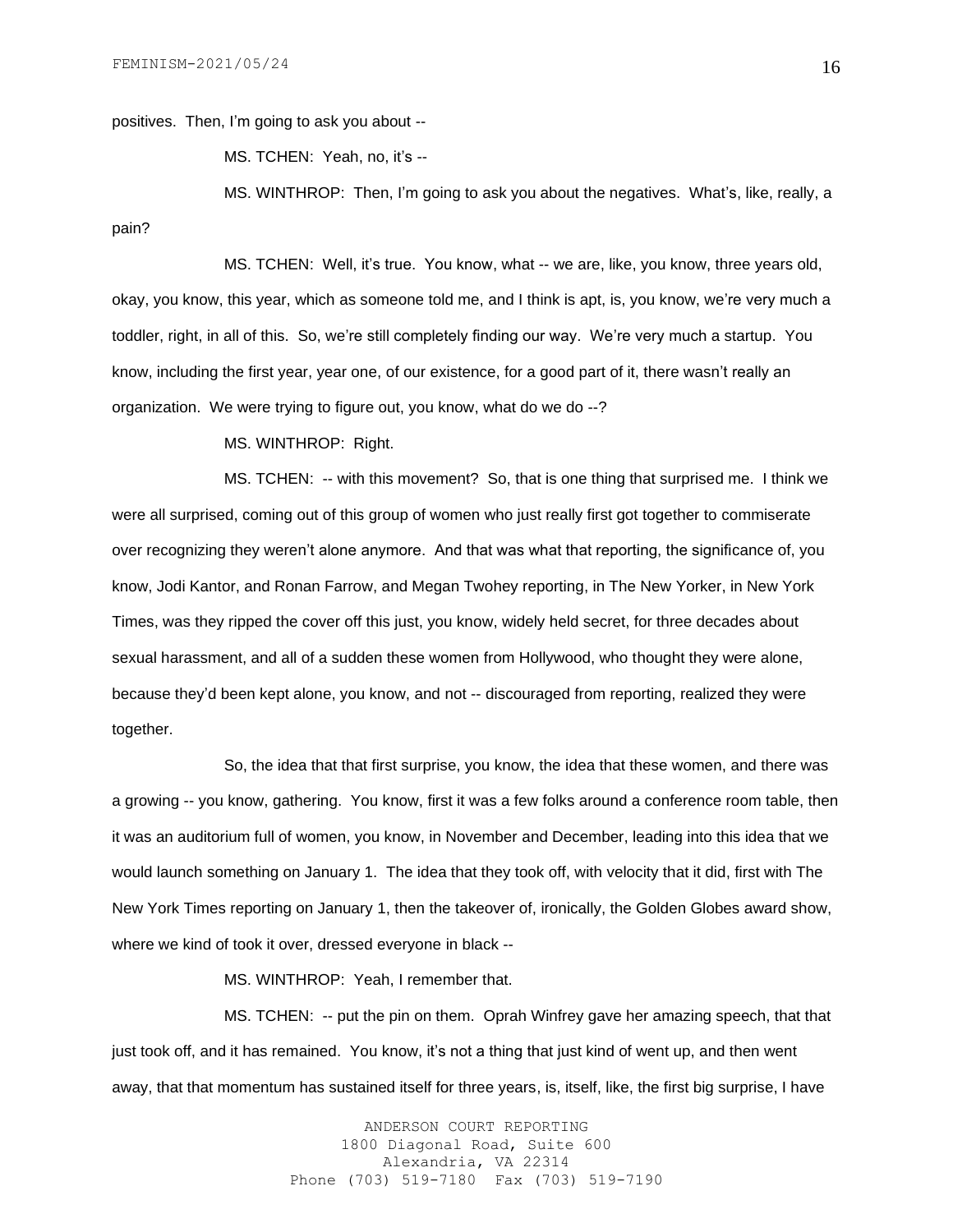to say, and it is that we've obviously touched a long held cord, that had been covered up for so long, among women and men, giving voice to that.

But the second surprise, you know, is that although business leaders are kind of nervous, and, well, remember, you know, they're getting called out, you know, business leader, not just in entertainment and elsewhere, you know, you can barely pick up that -- the news every day, without a headline, right, in one industry or another --

MS. WINTHROP: Yep.

MS. TCHEN: -- of something going on, both in politics, and government, and tech industries, and entertainment. And it still continues. I will confess, I'm a little surprise that three years in, people are still doing the same thing, but that's because it is so engrained --

MS. WINTHROP: Very.

MS. TCHEN: -- in our culture and what we do. But I do think the confluence of demographic changes, the customers and the employees that businesses now need to attract, right, and these millennial -- this millennial generation cares about the values of the companies, that they want to work for, buy services from. I think the pandemic has accelerated that, you know, and the crisis that now even CEOs -- you know, the universality of the experience of the pandemic meant CEOs were stuck at home, with their kids running around their background, instead being able to just go to the office and ignore the chaos at home, that they might have been able to do in a different time.

All of a sudden, I've seen business leaders have an acute awareness of these issues, in ways they never did before, including even when we gathered them, Rebecca, for this White House Summit on Working Families, they were starting to kind of get it. They've got the warfare talent. I see an urgency, today, on the part of fortune, you know, Fortune 100 CEOs, even, who realize that the small business owners, who, in the past, used to say, I just can't afford it, now realize they need to figure out how to afford it because they need to attract people to work for their businesses and to succeed.

So, that probably would be the second surprise, is the speed with which this 180, right, on the part of businesses who must be clear. Twelve years ago, used to think caregiving, things like that, were just things that workers had to figure out on their own. I'm not going to invest in it, it's a cost to my business, it doesn't return me anything.

> ANDERSON COURT REPORTING 1800 Diagonal Road, Suite 600 Alexandria, VA 22314 Phone (703) 519-7180 Fax (703) 519-7190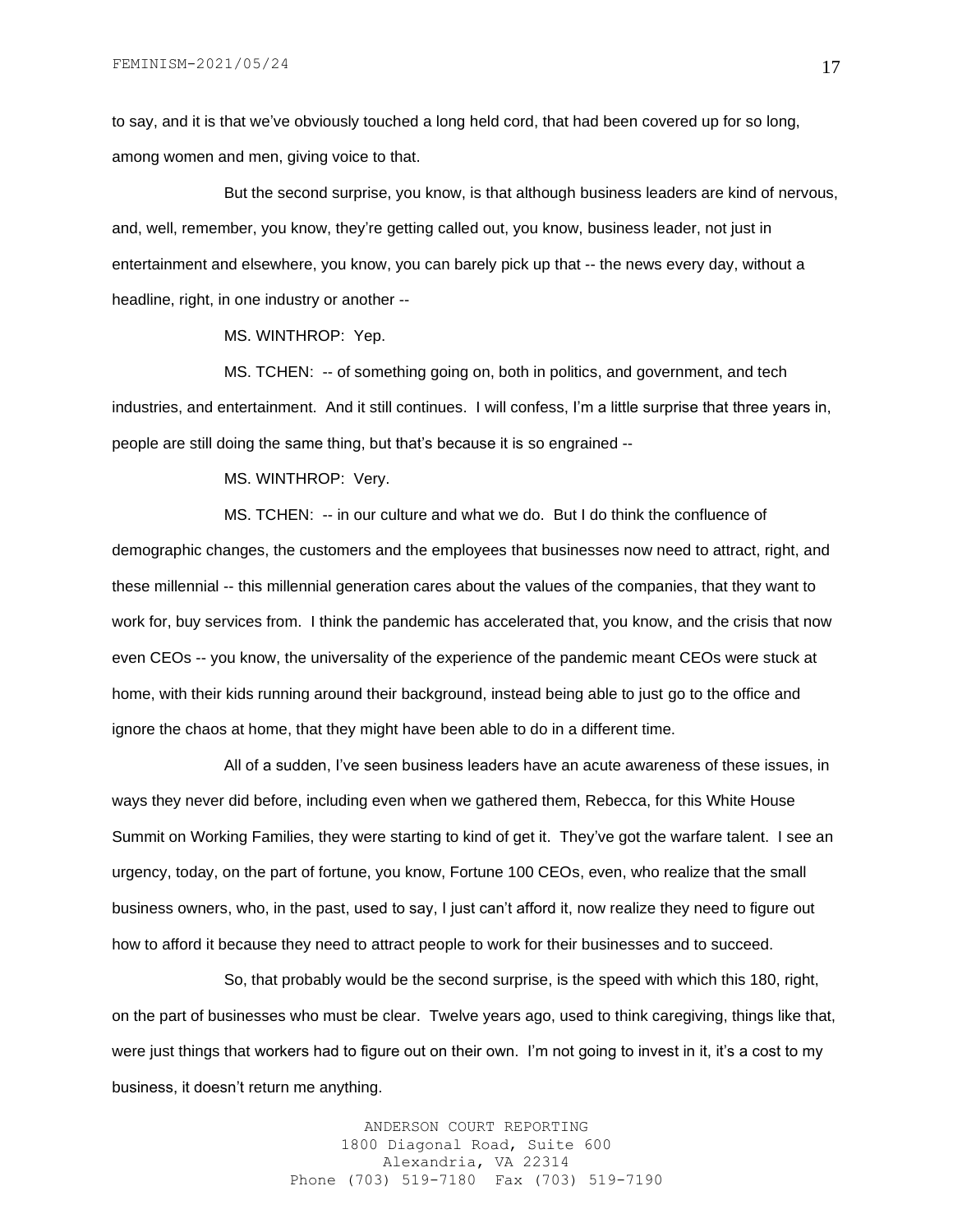MS. WINTHROP: Right.

MS. TCHEN: They now see there is a huge return on investment, and if -- MS. WINTHROP: Right.

MS. TCHEN: -- they don't make the investments, there's a huge enterprise risk --

MS. WINTHROP: Right.

MS. TCHEN: -- to the entire business, and that -- that's surprising.

MS. WINTHROP: Yeah, and what you're -- I'm tying what you said to what Jordan said earlier, about what's the urgency of the moment. Like, there's this economic argument. Like, if we don't reconfigure the roles of -- what it means to be a man, and what it means to be masculine, like, you're going to be left out of an entire shift, and, like, maybe that going to end the -- if the company's getting on board, maybe that's going to be sort of the thing that opens this whole think up, I wonder, if we look back, that economic sort of piece. Jordan, what about -- what about you? You have four pillars in your book. You know, what do you see, as sort of the solutions here?

MR. SHAPIRO: Well, there so many things that need to be addressed, and there's so many potential solutions. In "Father Figure", what I try to do is focus, really specifically, on the transformations that I think, those who identify as men, those who identify as dads, really need to take in their own lives, right? And that's not to say that that's more important. I recognize, of course, and I say it often in the book, there are huge systemic things that have nothing to do with individuals changing their attitudes, that's not the answer, but that is something that has to happen simultaneously with systemic change.

And so, I tried to talk directly to the dads, and what I wanted to do for the dads is to teach them how -- not to tell them how to be, right? This is not a book that's like, here's what it looks like to be perfect, right? This is not that kind of book. This is a book that says, here's the tools, you can use to interrogate your own attitudes, your own behaviors, your own ways of thinking, so that you can come up with your own decisions about how to do that, in a better way.

I don't have, like, a rule book of, like, you have to do A, B, C, D, and E. And I do have four principles about how you do that. We probably don't have time to all four of them now, and if you want to read all four of them, you know, get the book. But what I will say now, I'll talk about one because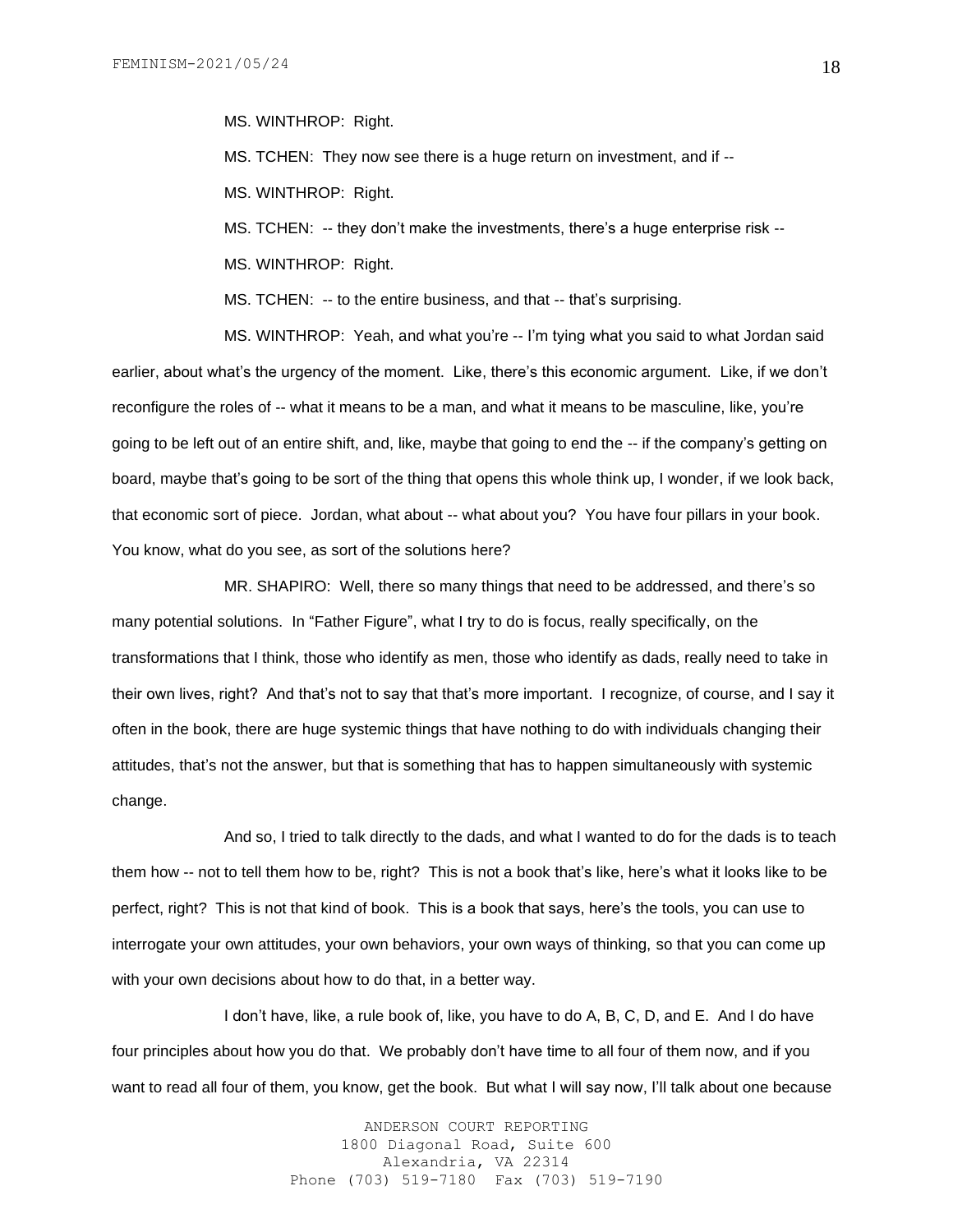I think it's really relevant to what Tina just said, which is what I call switching the way from narcissistic patriarchal authority, and I know that sounds like a lot of words, so, I'll unpack it a bit, and I'll unpack it literally, right?

Narcissistic, we often talk about narcissistic, and we just -- wrong we talk about it to mean just self-centered, everybody's self-centered. That's pretty, you know, we mostly think about ourselves. But narcissistic is a step beyond that. Narcissistic is the ancient Greek story of Narcissus, the boy, he goes down to the pond, he sees his own reflection, he falls so in love with himself, that he can't see anything but himself, and he just ends up staying there looking at himself, all day.

So, I put that first, the idea of narcissistic patriarchal authority, to say, dads only see themselves. They see the whole story modeled around themselves, right? So, that's the patriarchal, and then authority, when it comes from the same root as author, right? Its Greek root Altos, and so, it was this idea that dads are authoring the story of their lives, and the story of all the peoples around them lives, only thinking about themselves, right? So, they see everybody else as sort of a supplemental character in this paternal narrative of, like, my kingdom, and what I'm encouraging dads to do is to switch that.

I should say, that's just a broader way, about talking about the everyday examples that we have, like, when you hear people say, mansplaining or gaslighting, both of these are the same example, this idea of a man believing that he is allowed to define the narrative, that everybody else is going to abide by, right? One researcher, Cynthia Stark, calls this testimonial injustice, right, this idea that there's an inequality when it comes to whose testimony matters, right? And so, obviously, that's - we all know that's true, when it comes to issues of sexual violence, but still, right, that we have -- that Tina and every -- and many other people are doing great work to try an balance that testimonial injustice, in that case.

But then I think what Tina was also getting at is there is a huge testimonial injustice, in terms of questions of representation, and who gets to define the story we use to socialize? Who gets to define the cultural narratives, right, and we have it in our language, right? Father knows best. No, father doesn't know best. Father knows some things, maybe sometimes he knows best because it's something he knows about, but that doesn't mean he knows best, all the time. And so, what I'm encouraging fathers to do, in this book, is to go, how do I shift away from that mind set of me being the center of my story, and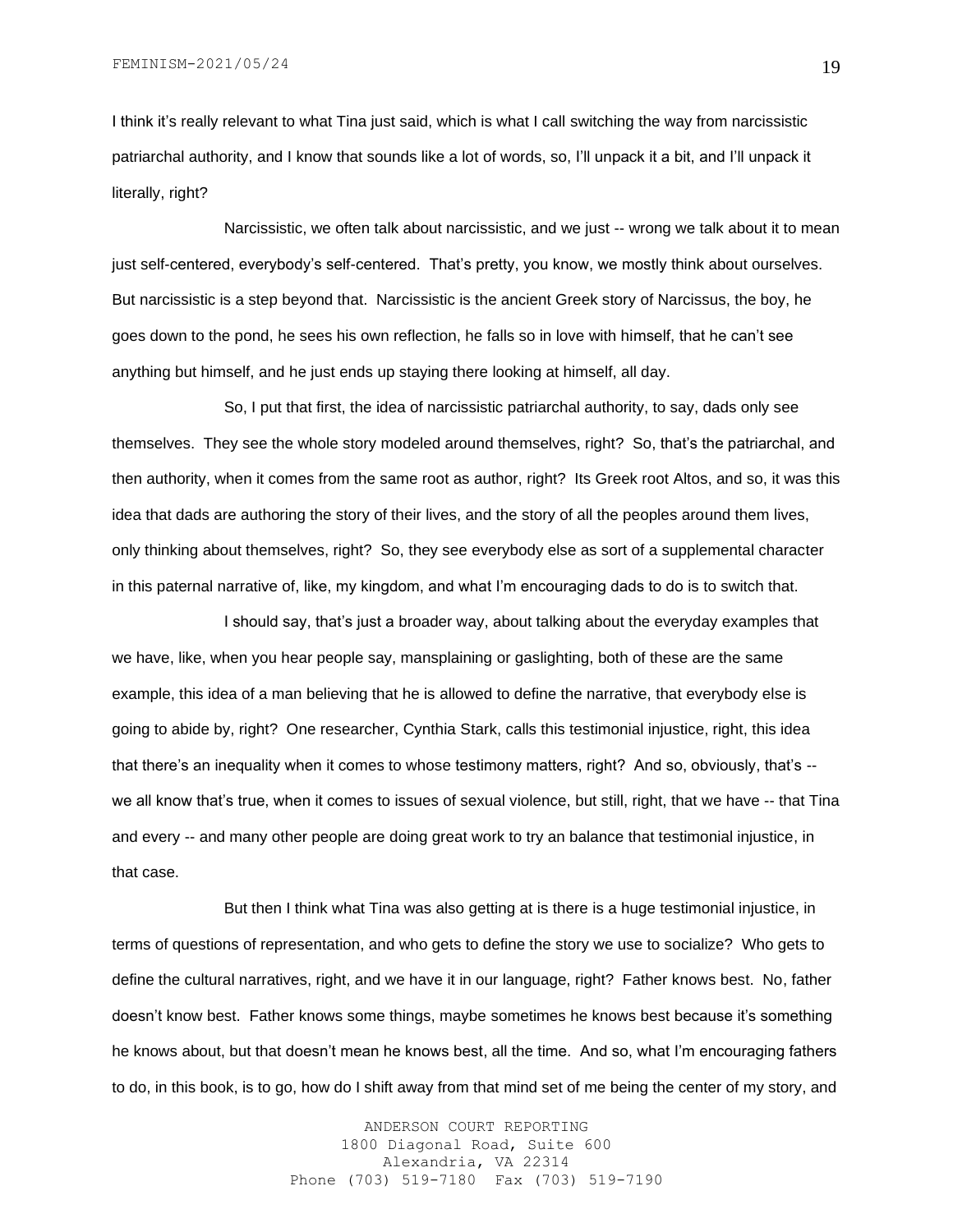recognize that we're all living in a world, where everybody is the center of their own story, and you might also be the villain in someone's story, and you might also be the mentor, and you might also be the, like, comedic sidekick, and, you know, you could be all those things.

I can tell you as a father of teenagers, I'm often the villain in their story, in their minds, and I have two choices of how I deal with that, right? I can either fight back, and go, no, you're wrong, I'm going to try conquer, I'm going to keep trying -- you know, I can make it a kind of, you know, metaphorical war, for who's going to be the authority of where I can go. Okay, I get it. You need a villain now, let's play with that, let's talk about it, let me hear the things that concern you. It doesn't mean that I'm going to let them be right, all the time, but it does mean I have to acknowledge that I'm not in charge, right?

And we all know, because we were all teenagers, that even when the tyrannical parent tells you your wrong, you might eventually learn to get silent, but you don't actually change your mind.

MS. TCHEN: I will say --

MS. WINTHROP: Yes, please go ahead, Tina.

MS. TCHEN: -- to where you started, Jordan, is that, you know, the, you know, change has to happen both systemically and individually, for change to really take root, and the kind of changes we're talking about, let's be real, they are really deep. They are really deep; they are really long standing. You know, I love how Jordan keeps pulling these back to these sort of origin, you know, myths, you know, as where they started, because, literally, I often say gender discrimination is like the one thing that has transcended time, and race, and gender, and ethnicity, and geography, right?

Like, it is everywhere. It has been for all time. This is how deep the change is, that we're talking about, and to achieve them, you've got operate on multiple levels. So, you know, what Jordan's doing for individuals, to give them a road map, is something I hear, because I'm working up at the structural level, all the time, where, you know, I've got CEOs or somebody just telling me, I don't know how to have this conversation, right, or I don't know how to enter into it, and so, we've really got to be doing it all, right, to really work this change, which is both this very, you know, deep individual work, and helping folks reimagine what things look like differently because Jordan is right, we don't have the language. We weren't raised that way. We don't have a point of reference.

So, we've got to keep creating those for individuals, and then we also have to create the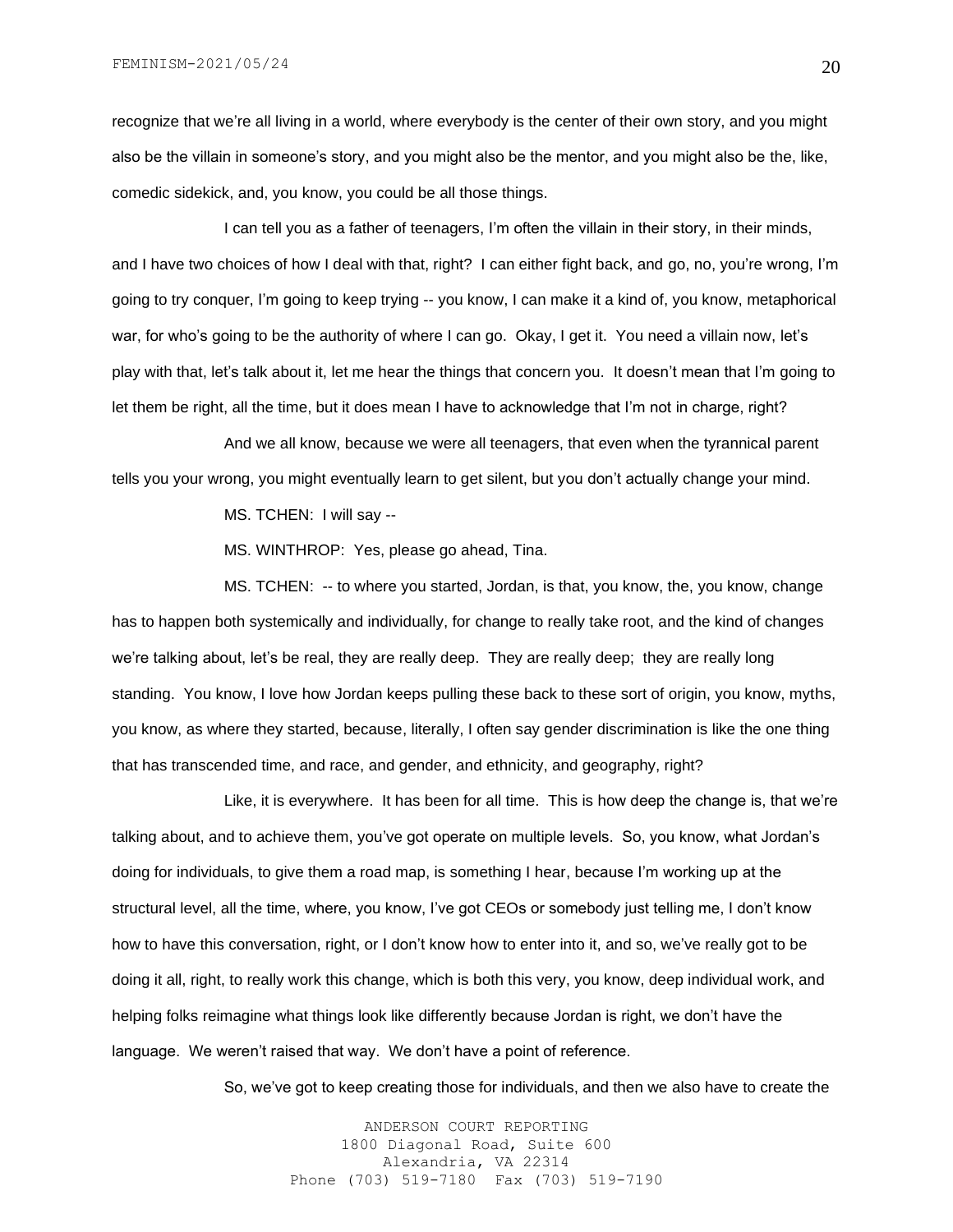FEMINISM-2021/05/24

structures and reimagine the structures, both to reinforce the change, because you also can't just change the individual, and then put them back into the old structures, and that will allow us, opening up those structures, is going to -- it's a, you know, a virtual circle here, you know, will allow us to, now, create new narratives, and new cultural norms, that will help us reimagine what our individual relationships are like.

MS. WINTHROP: Yeah, absolutely. I think that's really helpful. We had a question come in, and I think you guys touched on it, about, you know, how do we -- where do we go from here, both -- especially at the individual and structural level. So, I really like that. And it makes me think, Tina, what you just said, because I work in education, makes me think of the analogy to reimagine the education. Everybody's like, well, retrain the teachers, make sure they have innovative pedagogy, and, you know, about 21st century skills, can still do all this stuff, and you can train the teachers, I mean, out the wazoo, and they can be brilliant, and fabulous, and you stick them back in the same classroom, with the same sentence, with the same testing, with the same principle, with the same sort of structures around them, and they will revert, back what they were doing before. So, you know, you do need -- it's, I don't know, that image comes to mind, and I think it's powerful for you guys to be talking about both levels.

I want to bring in a couple of questions from audience members. We have about three or four questions that are somewhat similar, and I'm going to group them. We have a couple, one is from Joe, one is from Cassandra, who says she's a parent, another is from Allison, who says she's an artist, and they are asking about generational differences. So, you know, Joe says, how do you -- he's talking about his -- he's reflecting on his own kids, two boys, one girl, and says, you know, they are way ahead of where my peers are, in just the language they use and the mindsets, we were talking about this in the green room, before, and it says, how do we get out of the way to let the next generation really shape the future? So, that's one, and then another one is really around -- I'm going to read it because I think it's interesting. You know, what is the key way -- you know, what are the key ways being a feminist dad is different from just simply being a kinder, more equitable parent and partner? Is there something different? So, Jordan, why don't you start, and then Tina, over to you.

MR. SHAPIRO: Yeah, hold on, I'm trying to remember -- wait, what was the first question?

> ANDERSON COURT REPORTING 1800 Diagonal Road, Suite 600 Alexandria, VA 22314 Phone (703) 519-7180 Fax (703) 519-7190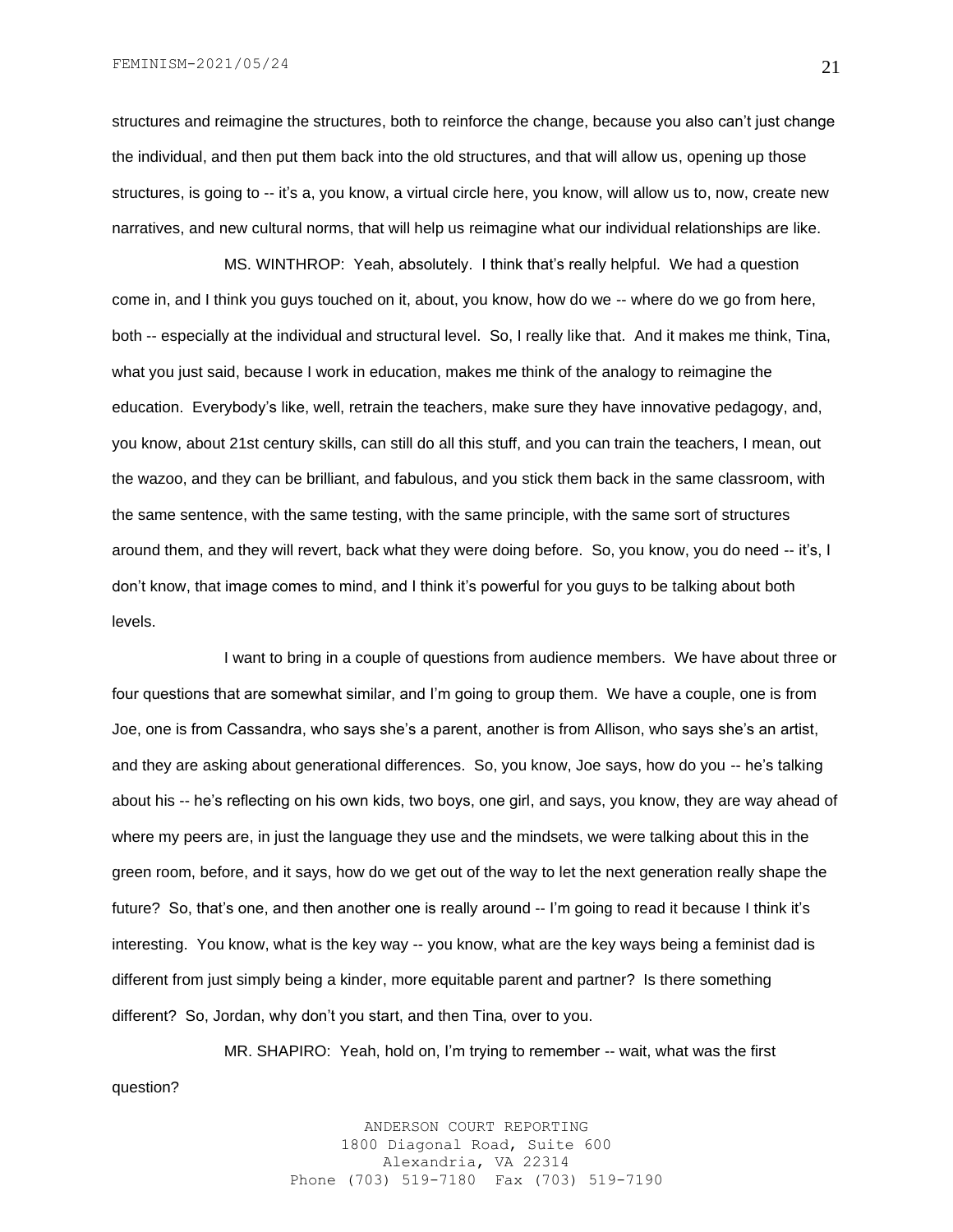MS. WINTHROP: One is the -- one is the age, like, the next generation.

MR. SHAPIRO: Oh, the age, yeah, yeah, yeah.

MS. WINTHROP: How do we get out of the way, and --?

MR. SHAPIRO: Yeah, I mean, I'm not quite sure that we need to get out of the way, so much. I think it's certainly true that this next generation is more comfortable with the kinds of progressive social justice changes, that we're talking about, at least now. You know, we'll see what their like as they grow up. But, right now, as a college professor, I see it every day. I see them not -- you know, we have this strange mythology in -- I don't even know if it is mythology or just propaganda, that it is a generation of coddled kids, who are afraid of conflict, and I can tell you, being the college professor in the classroom, they are definitely not afraid of conflict because they will stand up and fight for -- you know, if I were to use the wrong pronoun for one of their friends, the entire class stand up an confront me.

I couldn't imagine, as a kid, being willing to confront my college professor for that kind of thing. So, this idea that they're coddled and scared of conflict is just nonsense. They are strong. They're willing to fight for each other. They're willing to fight for themselves. They're willing to fight for the things that they believe in, and the things they believe in, is much more -- more equity, right, much more equality, much equality of voice, any idea that, you know, that there's a silencing happening on campuses, I think, is a little bit -- is another one of these talking points, that's just reactionary nonsense because there is none of that.

There is certainly conflict, if they don't agree with you, but there is no shut up, if they don't agree with you. They want to have the agreement, then. So, in that sense, I think that's good, and think our job, as fathers, parents, teachers, caregivers, whatever we are, is not to get out of their way, but to help them -- to help lift up that perspective, right, to help them to learn how to use it, even better, how to use it with more tact, how to use it with more diplomacy, how to use -- how to leverage all these great ideas.

One of the things that's in the way of that is what I was just talking about, that narcissistic patriarchal authority, right? We want to be, as parents, in charge. When I was first writing one of the first -- I'll tell you a story, that made me want to write "Father Figure," which is I was with my kids, and I was talking to them about their friends, and I kept using this -- wrong pronouns for one of their friends, and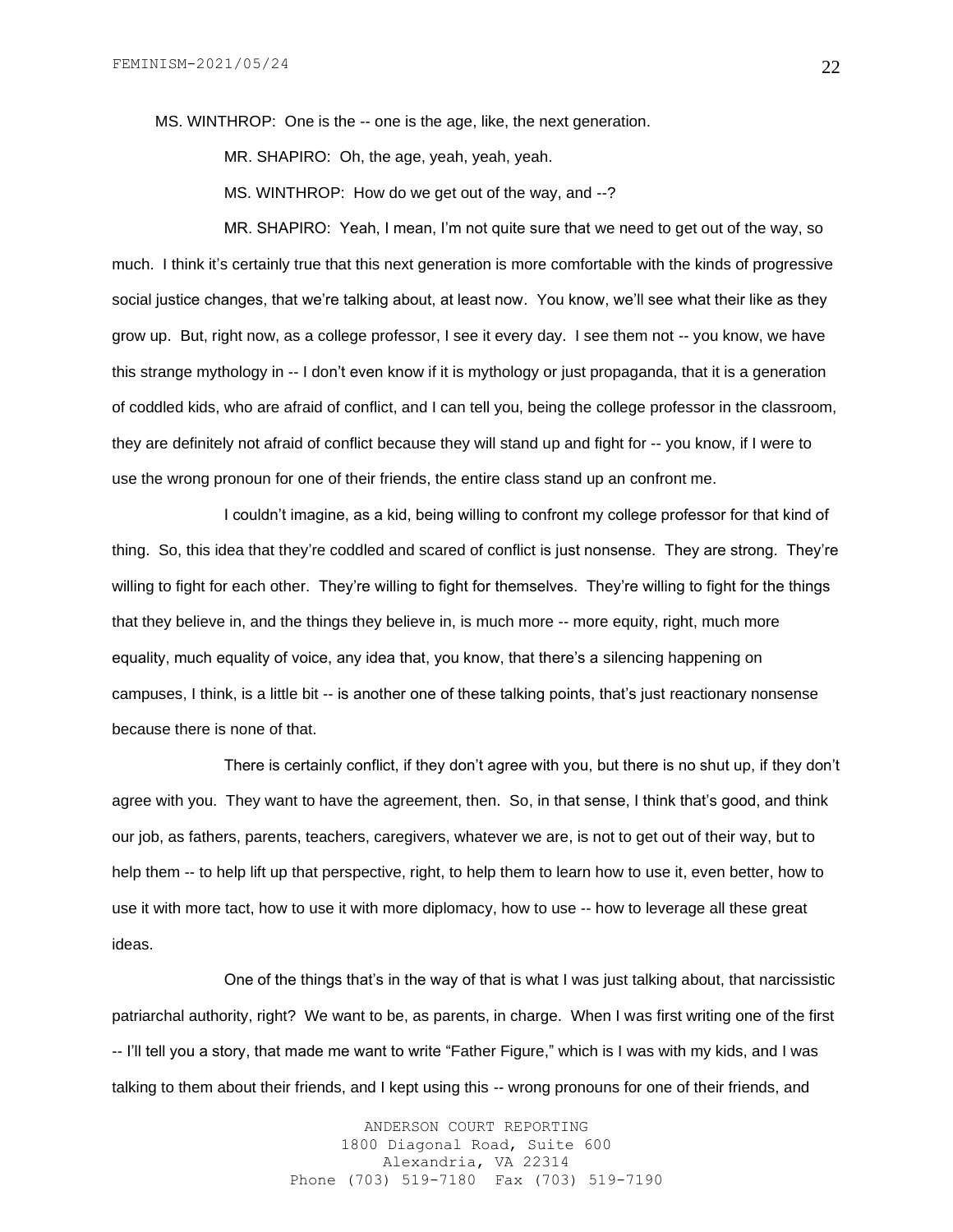they kept calling me out, and I was so mad at them, at that point. I was like, I taught you how to be a social justice warrior. How dare you? You know, that's what is going on in my head. How dare you correct me, right? And as I was doing it, I thought, wait a second, if I, who has a background in feminist thought, who studied it in college, who studied it in graduate school, and feeling defensive and disoriented, when my kids try to correct me, what about someone who doesn't have any of that?

They must be feeling that level of uncertainty and shame, and worry about whether they're losing authority at a much higher level, and so, that was part of what I wanted to do, was to go, how can we find a place where we're able to support them, without having to be the boss, right, without having -- and again, I'm not trying to say kids are the boss. I mean, this -- certainly, our job as parents, is still to give them boundaries, and rules, and to guide them, but we don't have to always be the authority. We need to be the one that's responsible for their ongoing wellbeing. And so --

MS. WINTHROP: Right.

MR. SHAPIRO: -- in that sense, I think that it's -- again, just -- it's not get out of their way, and let them do it. It's help them do it.

MS. WINTHROP: Right.

MR. SHAPIRO: And it's helping do it, even if it's not familiar to you. If it's not familiar to you, as a parent, then you need to ask them to teach you, and be able to have that sense of confidence to not be afraid to ask someone younger than you to teach you something.

MS. WINTHROP: Right.

MR. SHAPIRO: The other question, which is how is different -- how is being a feminist dad different than just being a responsive parent? In some ways, it's not. In some ways, I think, you know, there's no really good -- in all of my research, what I found, is that there's really good argument for gendered parenting, in general, for gendered parenting roles, right? There's no way a father is supposed to be, as the male parent. There's no, you know, there's no good argument for that. Those arguments are usually made as a boy needs a father figure. That's what we used to try to stop marriage equality and things like that. That's not -- the science doesn't hold up. That's clear on that.

On the other hand, while I'm -- I think, certainly, being a feminist dad, at its most basic, is the same as being a good parent. If you think about the urgency of all of the things that Tina and I have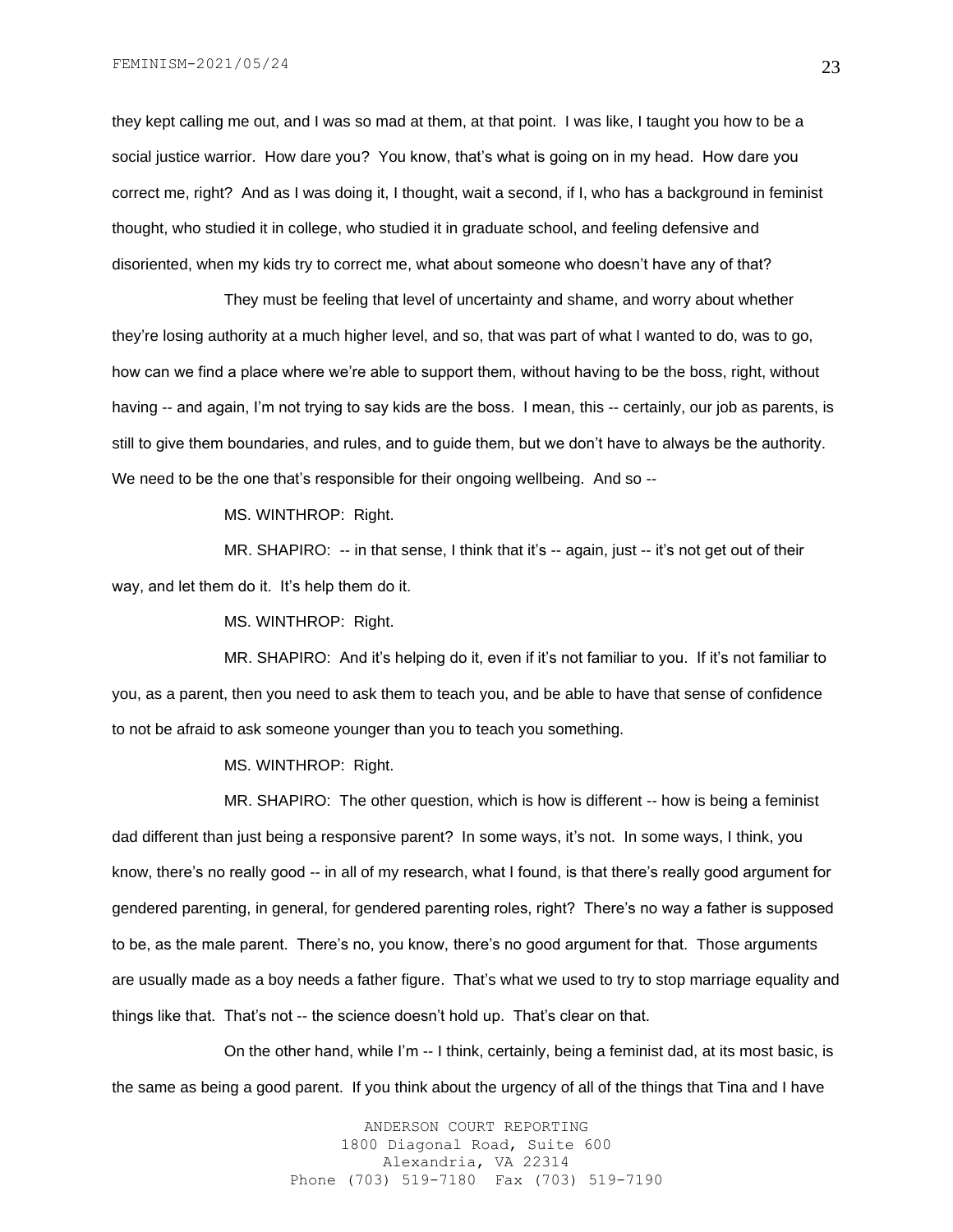been saying about this particular moment, there's a particular need for men to be willing to model something different at this time, for their boys, and for their girls, and for their gender nonconforming children, right --

MS. WINTHROP: Yeah.

MR. SHAPIRO: -- to show that there is a different kind of idea, of what it means to

achieve mature manhood, you know, I don't even know if mature manhood is a good term, but if -- so, don't (audio skips).

MS. WINTHROP: Oops. Did Jordan just cut out Tina, for you, too?

MS. TCHEN: I think so, yes.

MR. SHAPIRO: Hey.

MS. TCHEN: I was worried it was me.

MS. WINTHROP: Okay, he's back. Okay he's back.

MR. SHAPIRO: Oh, I'm sorry. You lost me for a second?

MS. TCHEN: Yeah.

MS. WINTHROP: Yeah, it's okay, Jordan, I think, we got you.

MR. SHAPIRO: You got the point, though?

MS. WINTHROP: I'm going to -- I think you -- we got it, and it's powerful. You cut out for

a split second, but it was fine.

Tina, I want to ask you a really quick question, and then I think I have closing question for you both. This is question from Ambissa who's based in Ethiopia at Addis Ababa University, so, you've got a global audience here. And she is really asking about the terms gender equality versus feminism, and, Jordan, you've mentioned it, right at the beginning. You said you go to most dads, and say, do you believe in gender equality? They're like, yes. Are you a feminist? No, ah, no. And she's asking, like look, feminism has a female first intonation and interpretation, in her world. What's your guidance, Tina? Like, what terms do you use? How should -- what's -- like, if you're savvy social change maker, what would you suggest?

MS. TCHEN: Well, that's interesting. I, you know, I, and because I was lawyer, so I sort of know the -- both the power of words, and context, you know, the way to use them. And as an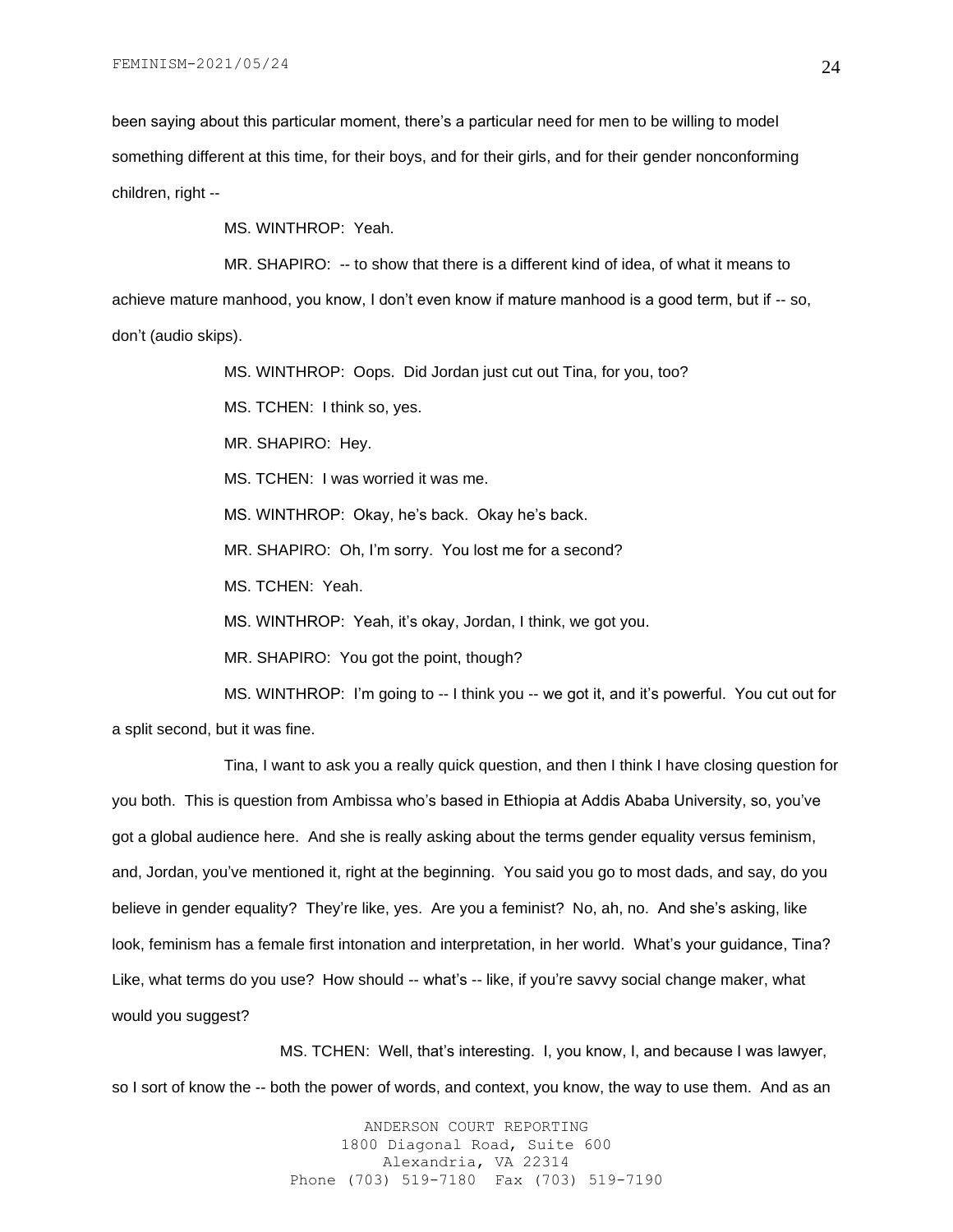activist, I will say, I am a little bit pragmatic. Meaning I am not one to sort of hang on to particular word constructs, because, you know, get the -- that's what I'm hanging onto, and I tend to be more pragmatic about what are we trying to convey, and what are the values underneath that to convey.

And so, you know, I think, certainly here in the United States, gender equity is the -- has become, you know, recently the term, you know, to really symbolize a constellation of issues, getting at gender and gender nonconforming, but you know, nonbinary, you know, certain people, you know, who are identifying as women, or are nonbinary, you know, the equality that we're trying to speak, you know, for them in a whole range of dimension.

I know, in Global OTT context, that concept actually is -- the term gender equality is used to connote that, and gender equity is actually -- has been weaponized, I think, in some context as something different, and lesser than. That full equality that is what we talk about in the United States, as gender equity, which is why, you know, honestly in a context of -- I would use context, right? I'm comfortable using either term, depending which the -- what the -- how the context is of the listener, and having that full range of, you know, equity, right? Regardless of gender, or your gender identity. Is really what we're talking about.

Same with feminism, in the sense, that, you know, obviously, I am a proud feminist, have been, you know, since I -- those early days, as I described learning about those issues. But I will admit that I suspect feminism comes loaded, in its context, with that view of recognizing the historical power and balances, you know, with edge to it, and working to sort of, set -- of a women centered narrative, right? Then, which sometimes means, not an even narrative, but a more women centered narrative, that is predominant, as opposed to, what has been predominantly a male narrative.

And so, I think, that sort of maybe, you know, also the difference. My advice to the question is, I honestly say, is like, know your listener, and what your objectives are, and use which ever words will achieve that. I mean, that's me.

MS. WINTHROP: Yep.

MS. TCHEN: That's my particular view point, and that I'm all about the results in the end, and less about my holding a particular authenticity or affection, one way or another, to the particular way the words are organized.

> ANDERSON COURT REPORTING 1800 Diagonal Road, Suite 600 Alexandria, VA 22314 Phone (703) 519-7180 Fax (703) 519-7190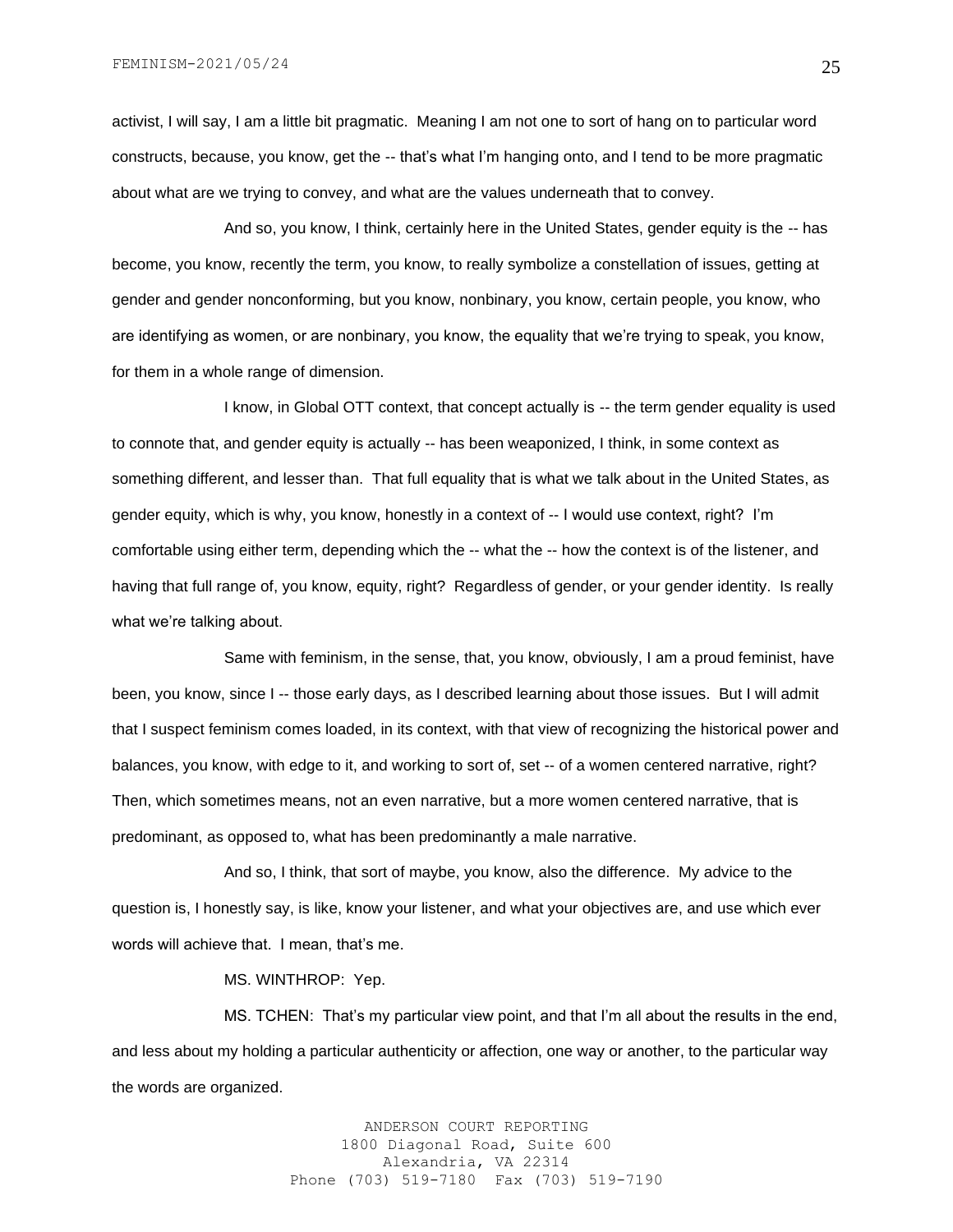MS. WINTHROP: Great. That leases me -- very -- that you've lead beautifully into, sort of, my final question for both of you. Which really is around the, sort of, how you have a successful movement for whatever term, gender equality, let's call it, and I wanted to ask you about cancel culture. And where you see that as a problem? Where you don't see it as a problem? You could maybe talk about what you mean by canceled culture, and I wanted -- and the flip side of that, is collaboration. Like, you know, we certainly know, and we've seen from history, particularly in the U.S., that there are tipping points in social change movements, if you think about HIVA's. If you think about civil rights. Where you - where the tipping point really has come when a whole wide range of diverse -- stakeholders, and people join the movement. Straight mothers from the middle of the country, joining, you know, making quilts for their gay children. You know, whites joining civil right movements, ex cetera.

So, what is the balance, between cancel -- sort of cancel -- you know, where do you see canceled culture? What should we be worried about, what shouldn't we be worried about, is canceling the Golden Globes, canceled culture, is it not? You know, and where do you see collaboration, I moving this -- with a broad range of folks, and moving this movement forward? You each have one minute. Jordan, you go first.

> MR. SHAPIRO: Well, one, I'm sort of resistant to the term canceled culture, in general. MS. WINTHROP: Okay.

MR. SHAPIRO: I think, it's a kind of boogie man term, that's been invented by people who don't want to take accountability for things. Do I -- you know, whenever I hear someone say, has canceled culture gone too far? I kind of don't even know what they mean, cause there's not like a secret boardroom of the cancelers somewhere, who, right? Like had some organizations made mistakes, while trying to hold people accountable, and done that in poor ways? Absolutely. But overall, I think, my feeling on all of it, is, and do I feel bad for those people who are at the end of those mistakes, whose lives were disrupted because of things that were handled badly? Absolutely. I just also feel terrible for the generations of women and people of color, who have had their lives disrupted, because of things they said. And, I think, I'd just rather focus on what's still systemic power and balance, and not the few outlier cases, where it's been -- where so-called canceled culture has been wheeled in problematic ways.

MS. WINTHROP: Great.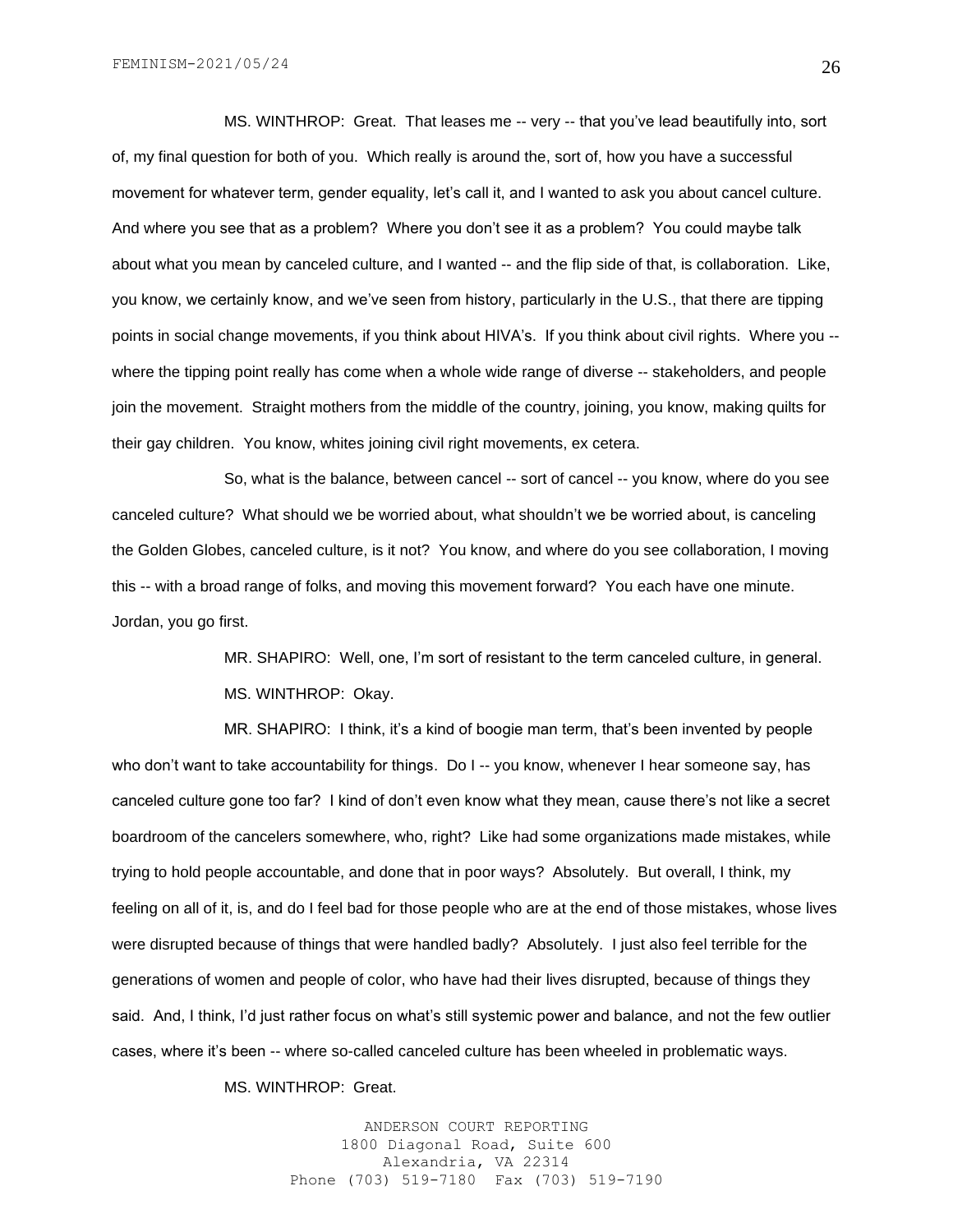you.

MR. SHAPIRO: So, your second -- oh I'm out of time. I had a second left.

MS. WINTHROP: Your out of time. That was perfect. That was beautiful. Tina, over to

MS. TCHEN: Well, I --

MS. WINTHROP: Last words.

MS. TCHEN: -- try to be very quick. I mean, obviously, I agree with Jordan, in that canceled culture really is, is a shorthanded and a misnomer and had been misused for real accountability, and accountability means, you need to through a process to get to accountability. Just to stick with the Globes, for example, that happened after a process, where we, at times up at least, we're calling for very specific reforms, and to analyze the problems, specific ways, they didn't come through on a timed table, they themselves had set, and so, then the question remains, as the awards -- next awards season starts, do you participate in that, or not, right?

MS. WINTHROP: Okay.

MS. TCHEN: So, it's a process, it should -- you know, and I do think we do a disservice to social change, by cutting the process off to early. Cause if somebody resigns from their job, before there's a real investigation, and before you understand where the facts are, you actually haven't advanced anything, and your left with alters of questions, which come back later, right? If they haven't been understood.

And then, that all just -- also feeds into this notion of, sort of the tipping point, of where we are, you know, for everything I've said previously, I do believe we are at a tipping point, we're at a really critical moment, where we could reimagine. Our workplaces, our economy, sort of the fundamental underpinnings of how we're organized. It doesn't happen by itself. So, I want to make sure everybody understands, demographic changes do not simply take hold in results in social change by themselves.

Demographic changes can result in the reverse, meaning those who are losing out, in the demographic change, you know, as we become an minority majority, you know, country. You see, right now, in what happened January 6, and otherwise, the rise of the concern of those who see themselves losing, in the demographic shift. Fighting back, and pushing back, that can also take hold, if folks who care differently about it, don't take -- cease the moment and take action.